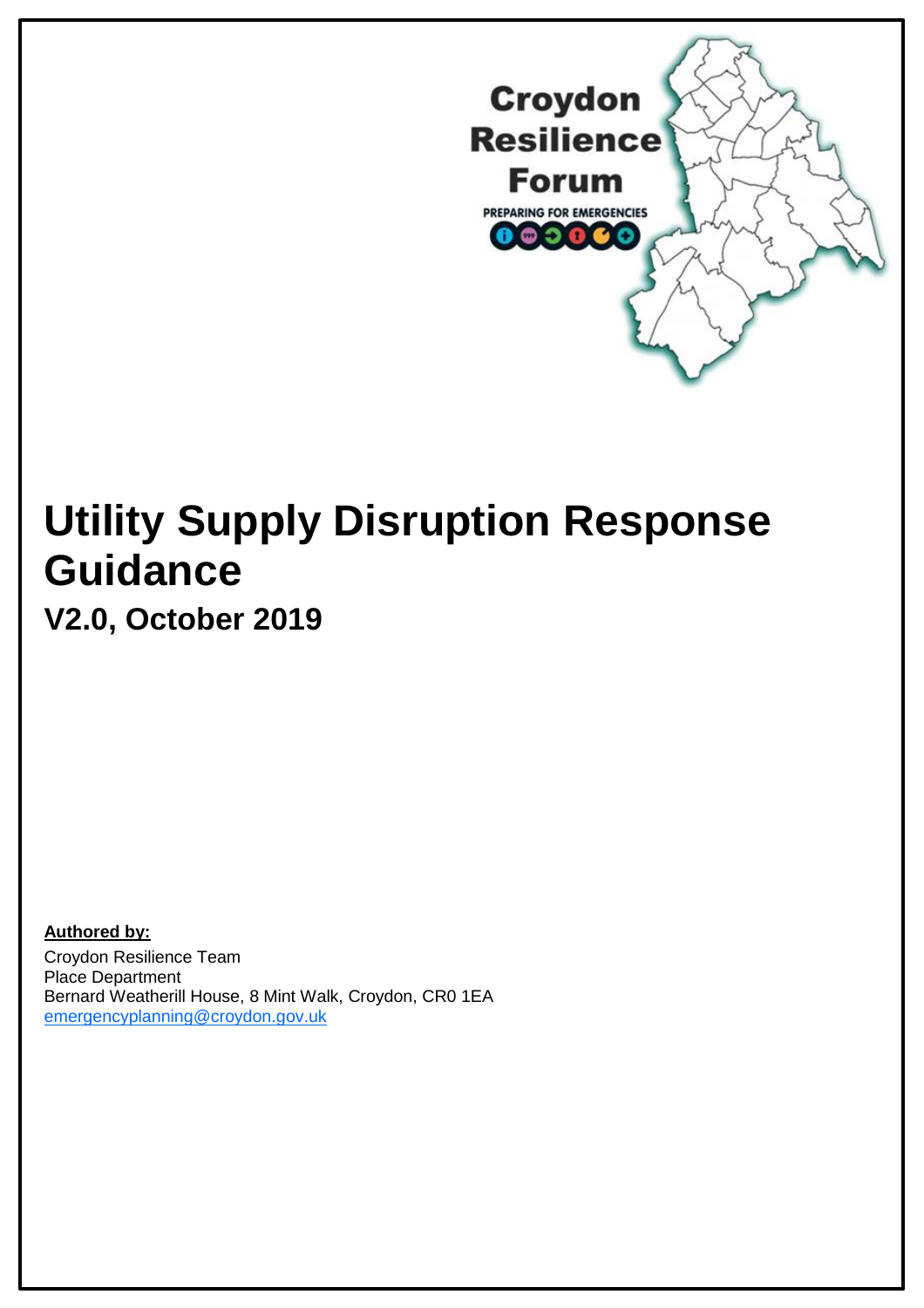# **Ownership and Version Control**

| <b>Document Information</b>           |                            |                                                                                                                                                                                                                                                                                                                                                                                                                                                                                                                    |        |                                                                                   |  |                                                                      |                                  |                  |
|---------------------------------------|----------------------------|--------------------------------------------------------------------------------------------------------------------------------------------------------------------------------------------------------------------------------------------------------------------------------------------------------------------------------------------------------------------------------------------------------------------------------------------------------------------------------------------------------------------|--------|-----------------------------------------------------------------------------------|--|----------------------------------------------------------------------|----------------------------------|------------------|
| Version                               |                            | 1.0                                                                                                                                                                                                                                                                                                                                                                                                                                                                                                                | 2.0    |                                                                                   |  |                                                                      |                                  |                  |
| Issue date                            |                            | Nov 16                                                                                                                                                                                                                                                                                                                                                                                                                                                                                                             | Oct 19 |                                                                                   |  |                                                                      |                                  |                  |
| <b>Current version</b><br>approved by |                            | Croydon Resilience Forum                                                                                                                                                                                                                                                                                                                                                                                                                                                                                           |        |                                                                                   |  |                                                                      |                                  |                  |
| Next review date                      |                            | October 2022, or<br>sooner if activated.                                                                                                                                                                                                                                                                                                                                                                                                                                                                           |        | <b>Local Authority</b><br>Minimum<br><b>Standards</b><br>Reference                |  | Part 1: LLAG Operations;<br>Supports part 2: Plans &<br>Capabilities |                                  |                  |
| <b>Title</b>                          |                            |                                                                                                                                                                                                                                                                                                                                                                                                                                                                                                                    |        | Utility Supply Disruption Response Guidance                                       |  |                                                                      |                                  |                  |
|                                       | Description / Purpose      | disruption within the borough                                                                                                                                                                                                                                                                                                                                                                                                                                                                                      |        | To highlight how Croydon Resilience Forum will respond to a utility supply        |  |                                                                      |                                  |                  |
| Author(s)                             |                            |                                                                                                                                                                                                                                                                                                                                                                                                                                                                                                                    |        | Resilience Officer, Croydon Council<br>Corporate Resilience Team, Croydon Council |  |                                                                      |                                  |                  |
| Target audience                       |                            |                                                                                                                                                                                                                                                                                                                                                                                                                                                                                                                    |        | Croydon Resilience Forum & Partners                                               |  |                                                                      |                                  |                  |
| <b>Distribution list</b>              |                            | Croydon Resilience Forum<br>A version of this plan will also be available to the public on the Council<br>website.                                                                                                                                                                                                                                                                                                                                                                                                 |        |                                                                                   |  |                                                                      |                                  |                  |
| Superseded<br>documents               |                            | N/A                                                                                                                                                                                                                                                                                                                                                                                                                                                                                                                |        |                                                                                   |  |                                                                      |                                  |                  |
| Key related<br>documents              |                            | London Water Supply Disruption Plan (December 2017)<br>$\bullet$<br>Hub Distribution Models: A Practical Guide for Emergency Planners<br>$\bullet$<br>(May 2015)<br>Utility Disruptions that Impact on Local Authorities: Standard Operating<br>Procedures for a Collaborative Response (July 2016)<br>London Power Supply Disruption Plan (April 2018)<br>$\bullet$<br>London Emergency Services Liaison Panel Major Incident Procedures<br>$\bullet$<br>(LESLP)<br><b>London Strategic Coordination Protocol</b> |        |                                                                                   |  |                                                                      |                                  |                  |
|                                       | <b>Responsible Officer</b> | Chair of CRF                                                                                                                                                                                                                                                                                                                                                                                                                                                                                                       |        | Contact details                                                                   |  | redacted.                                                            | <b>This information has been</b> |                  |
|                                       | Acknowledgements           | Croydon Council, Royal Borough of Greenwich                                                                                                                                                                                                                                                                                                                                                                                                                                                                        |        |                                                                                   |  |                                                                      |                                  |                  |
| <b>Document Revision Record</b>       |                            |                                                                                                                                                                                                                                                                                                                                                                                                                                                                                                                    |        |                                                                                   |  |                                                                      |                                  |                  |
| Version                               |                            | Description of amendment                                                                                                                                                                                                                                                                                                                                                                                                                                                                                           |        | Reason for change                                                                 |  | Author                                                               |                                  | Date             |
| 1.0                                   | New procedure              |                                                                                                                                                                                                                                                                                                                                                                                                                                                                                                                    |        | To reflect regional<br>guidance                                                   |  | Officer                                                              | Resilience                       | November<br>2016 |
| 2.0                                   | Full document review       |                                                                                                                                                                                                                                                                                                                                                                                                                                                                                                                    |        | In line with 3 year<br>review schedule                                            |  | Officer                                                              | Resilience                       | October<br>2019  |
|                                       |                            |                                                                                                                                                                                                                                                                                                                                                                                                                                                                                                                    |        |                                                                                   |  |                                                                      |                                  |                  |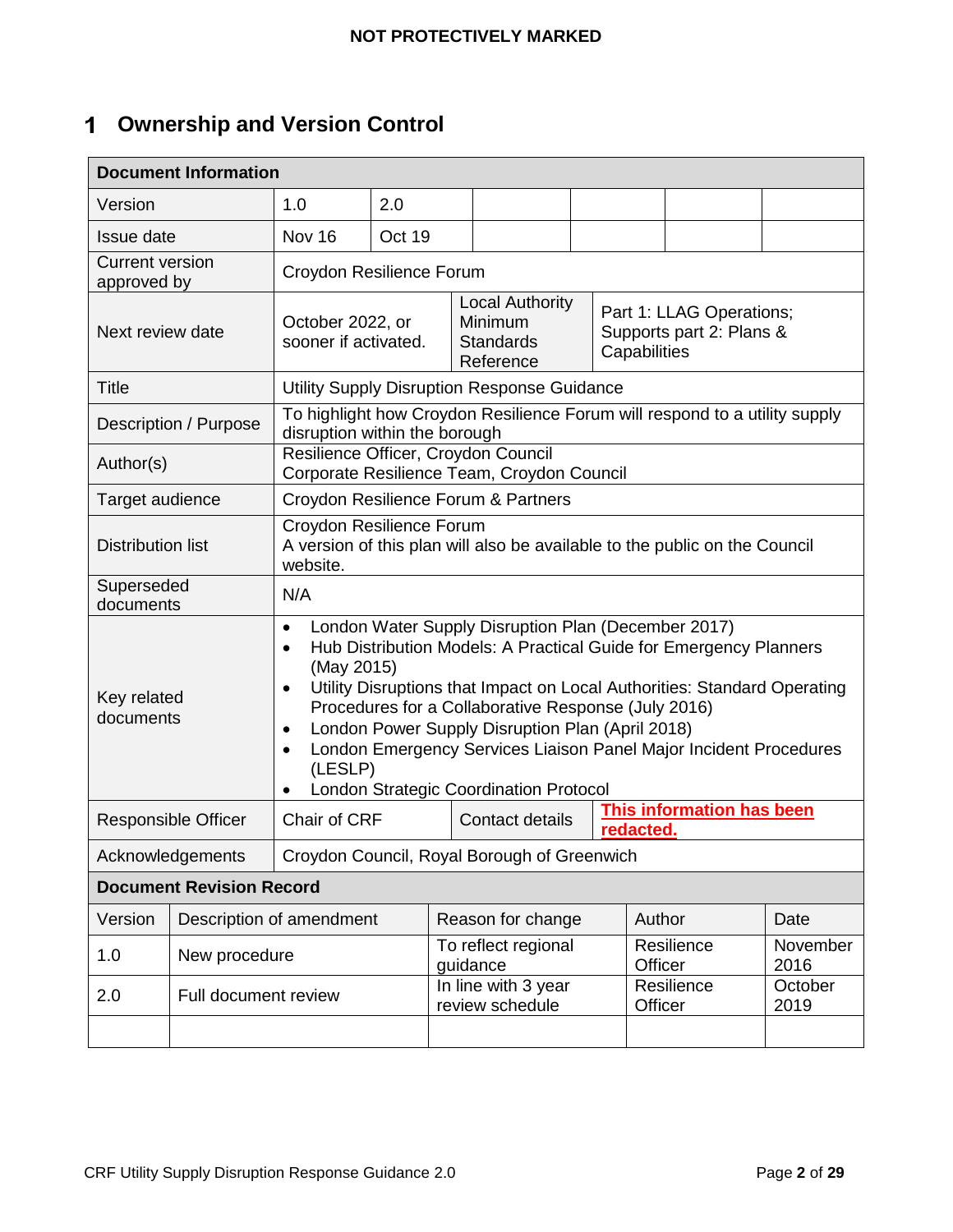| <b>Record of Exercises, Testing or Activations</b>                 |                           |                                                                                                                                                       |                                                  |  |
|--------------------------------------------------------------------|---------------------------|-------------------------------------------------------------------------------------------------------------------------------------------------------|--------------------------------------------------|--|
| Proposed Exercise /<br>Training                                    | <b>Type</b>               | What will be tested/<br>Covered                                                                                                                       | Validation                                       |  |
| Sub Regional<br>Resilience Forum (May<br>2011)                     | Workshop                  | Water disruption                                                                                                                                      | Post event report                                |  |
| Autumn 2013 Sub<br><b>Regional Resilience</b><br>Forum             | Workshop                  | Roles and<br>responsibilities                                                                                                                         | Post event report                                |  |
| February 2014                                                      | Possible activation       | Due to the risk of<br>Kenley Water<br><b>Treatment Works</b><br>flooding, there was<br>approx. 10,000 people<br>at risk of water supply<br>disruption | Post incident report /<br>S <sub>19</sub> report |  |
| Exercise Amanzi<br>(December 2015)                                 | <b>Table top Exercise</b> | Response to water<br>disruption incident                                                                                                              | Post exercise report                             |  |
| Sub-Regional<br>Resilience Forum<br>(SRRF) Workshop<br>(June 2018) | <b>Table top Exercise</b> | Response to power<br>disruption incident                                                                                                              | Post exercise report                             |  |
| Exercise Imperium<br>(February 2019)                               | Table top exercise        | Response to power<br>disruption incident                                                                                                              | Post exercise report                             |  |

# **Critical Information**

| How to use this   | Go to page 8 for the Activation procedure<br>$\bullet$                                   |
|-------------------|------------------------------------------------------------------------------------------|
| plan quickly      | Go to page 9 for details on the Information Gathering by Croydon Council<br>$\bullet$    |
|                   | <b>Resilience Team</b>                                                                   |
|                   | Go to page 12 for the Communication & Coordination arrangements<br>٠                     |
|                   | Go to page 15 for an Electricity Supply Disruption<br>$\bullet$                          |
|                   | Go to page 18 for a Gas Supply Disruption<br>$\bullet$                                   |
|                   | Go to page 18 for a Water Supply Disruption (Loss of supply)<br>$\bullet$                |
|                   | Go to page 24 for a Water Supply Disruption (Contamination)<br>$\bullet$                 |
|                   | Go to page 29 for the Annex E: Template to Calculate Resources needed for<br>$\bullet$   |
|                   | <b>Water Distribution</b>                                                                |
| <b>Principles</b> | Every emergency is different, and it is important to be flexible to ensure the most<br>٠ |
|                   | appropriate and effective response.                                                      |
|                   | Respect for the individual and their needs, and for the diversity of communities is<br>٠ |
|                   | key to ensuring the best possible care for affected people.                              |
|                   | The response to any emergency is conducted in partnership. A multi-agency<br>$\bullet$   |
|                   | approach is crucial and sharing of information between partners is essential.            |
|                   | The arrangements in this plan are complementary to the major incident<br>$\bullet$       |
|                   | procedures for London set out in the LESLP Major Incident Procedures Manual,             |
|                   | and the London Strategic Coordination Protocol.                                          |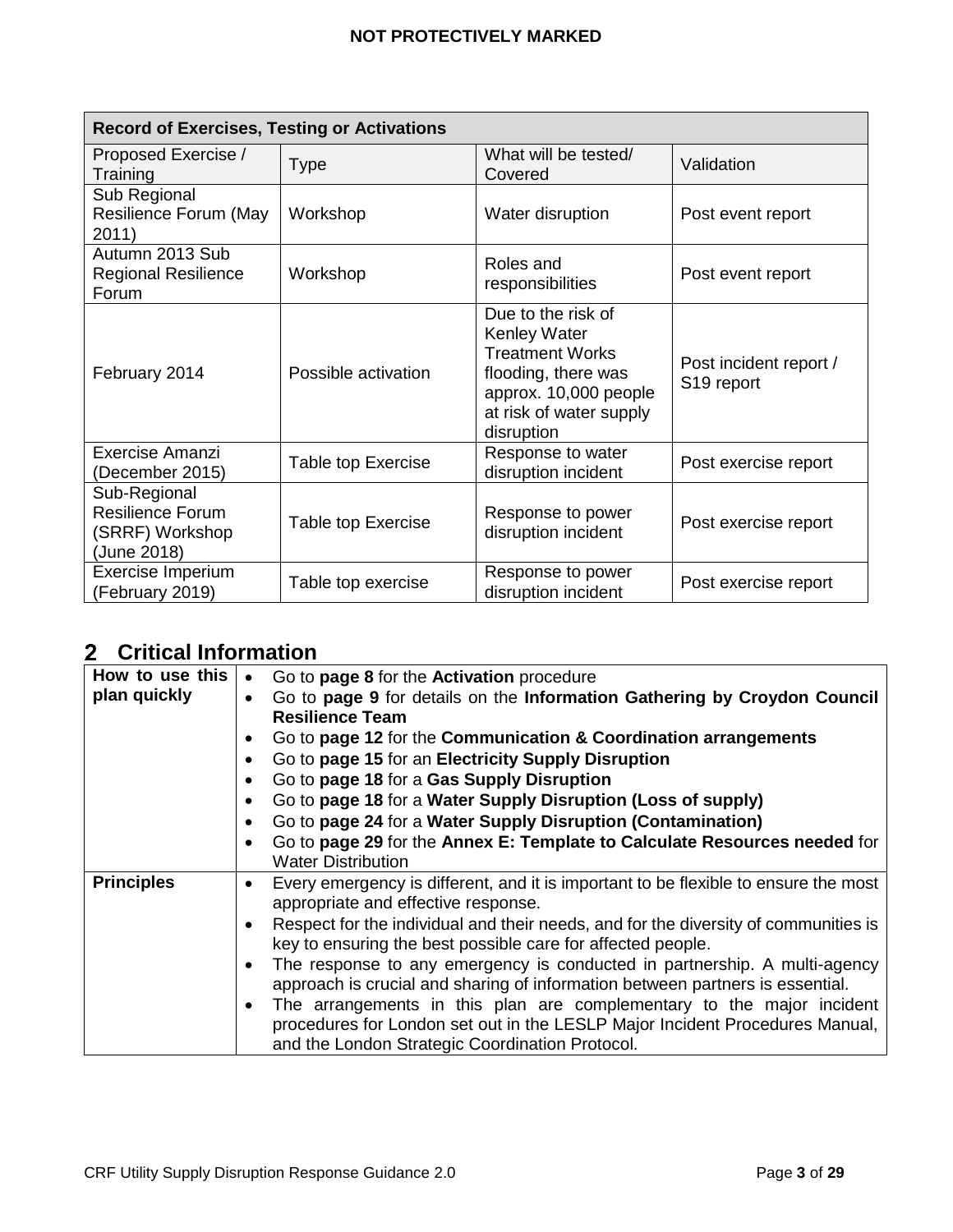# 3 Table of Contents

| $\overline{4}$ |              |  |  |  |
|----------------|--------------|--|--|--|
|                | 4.1          |  |  |  |
|                | 4.2          |  |  |  |
|                | 4.3          |  |  |  |
|                | 4.4          |  |  |  |
| 5              |              |  |  |  |
| 6              |              |  |  |  |
|                | 6.1          |  |  |  |
|                | 6.2          |  |  |  |
|                | 6.3          |  |  |  |
| $\overline{7}$ |              |  |  |  |
|                | 7.1          |  |  |  |
|                | 7.2          |  |  |  |
|                | 7.3          |  |  |  |
|                | 7.4          |  |  |  |
|                | 7.5          |  |  |  |
| 8              |              |  |  |  |
|                | 8.1          |  |  |  |
|                | 8.2          |  |  |  |
|                | 8.3          |  |  |  |
|                | 8.4          |  |  |  |
| 9              |              |  |  |  |
|                | 9.1          |  |  |  |
|                | 9.2          |  |  |  |
|                | 9.3<br>9.4   |  |  |  |
|                |              |  |  |  |
|                |              |  |  |  |
|                | 10.1<br>10.2 |  |  |  |
|                | 10.3         |  |  |  |
|                | 10.4         |  |  |  |
|                | 10.5         |  |  |  |
|                |              |  |  |  |
|                | 11.1         |  |  |  |
|                | 11.2         |  |  |  |
|                |              |  |  |  |
| 13             |              |  |  |  |
| 14             |              |  |  |  |
| 15             |              |  |  |  |
|                | 15.1         |  |  |  |
|                | 15.2         |  |  |  |
|                |              |  |  |  |
|                |              |  |  |  |
|                |              |  |  |  |
|                |              |  |  |  |
|                |              |  |  |  |
|                |              |  |  |  |
|                |              |  |  |  |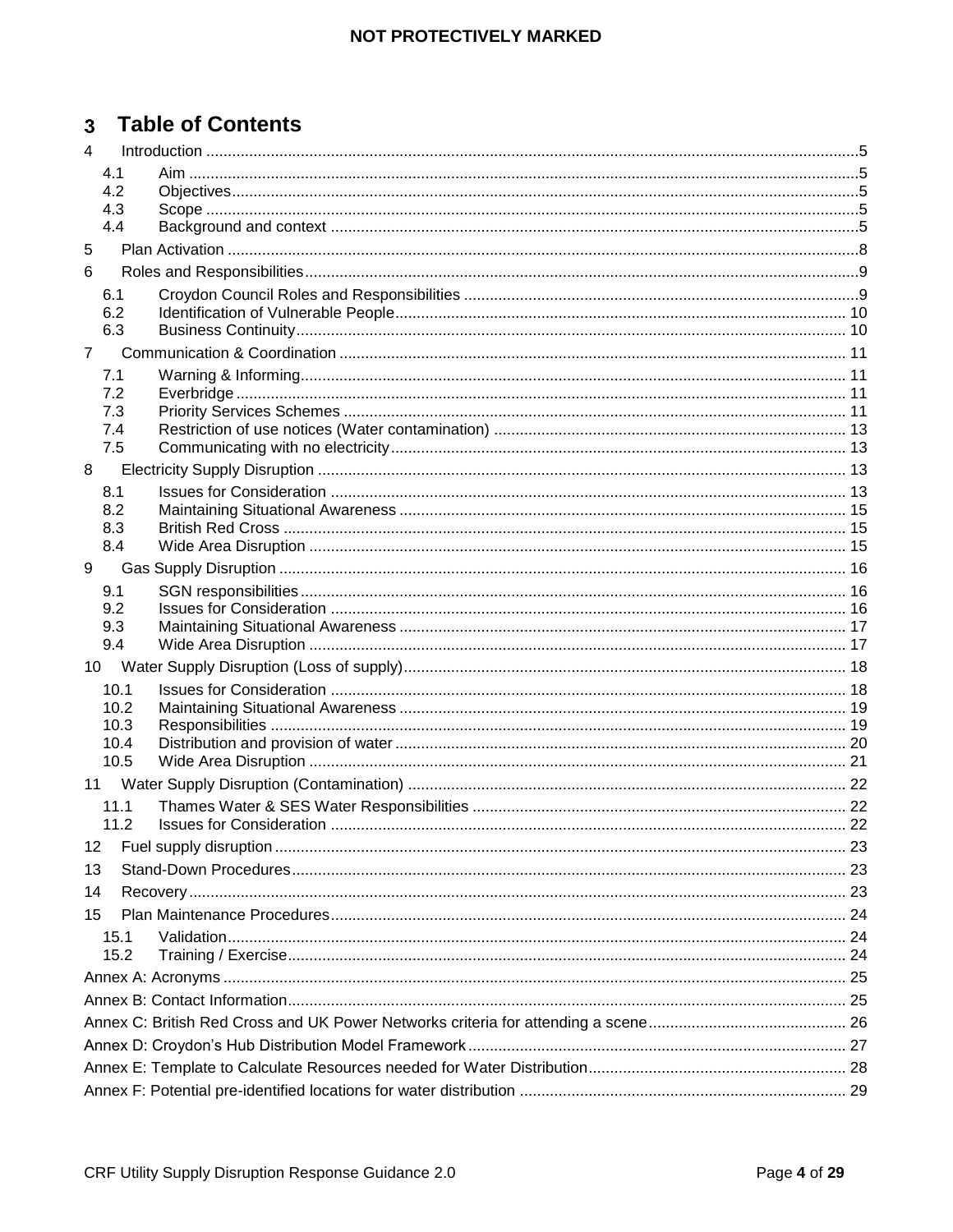# <span id="page-4-0"></span>**Introduction**

# <span id="page-4-1"></span>**4.1 Aim**

This document aims to highlight how the agencies represented in the Croydon Resilience Forum will respond to a utility supply disruption within the London Borough of Croydon.

# <span id="page-4-2"></span>**4.2 Objectives**

- Identify the circumstances that a utility company would notify Croydon Council;
- Illustrate how the Croydon Resilience Forum will be activated by Croydon Council;
- Outline the considerations for the response to water, electricity and gas disruption;
- Describe how the Croydon Resilience Forum will communicate and coordinate to effectively respond.

# <span id="page-4-3"></span>**4.3 Scope**

This guidance document defines the response to utility supply disruption within the borough; it does not aim to state how Croydon emergency responders will function in a pan-London or national utility supply disruption. It also does not aim to define how to respond during a disruption to telecoms.

# <span id="page-4-4"></span>**4.4 Background and context**

A significant disruption to the supply of electricity, gas or water within the Croydon area (or even a wider level of disruption) could have a significant impact on local residents and businesses, with an equivalent impact on emergency responders.

Disruption to these supplies can be caused by a number of circumstances, ranging from accidental damage during building works, fractures of pipework due to infrastructure failures, national supply problems, through to deliberate damage. Some other examples of what could cause utility supply disruption include drought, storms, flooding, and contamination.

The London Risk Register describes a number of utility supply disruption risks which are rated between medium and very high risk. These are described in the London Risk Register and the Croydon Risk Register, which can both be found on Resilience Direct, and outlined below:

| <b>Ref</b>                | <b>Outcome description</b>                                                                                                                                                                                                                                 | Likelihood    | <b>Impact</b> | Controls in place                                                                                              |
|---------------------------|------------------------------------------------------------------------------------------------------------------------------------------------------------------------------------------------------------------------------------------------------------|---------------|---------------|----------------------------------------------------------------------------------------------------------------|
| <b>H38</b><br><b>HIGH</b> | <b>Gas Supply Infrastructure</b><br>A technical failure or accident in an<br>upstream oil/gas facility, gas import<br>pipeline terminal, or Liquefied Natural<br>Gas (LNG) import reception facility<br>leading to disruption in UK gas supplies.          | 2             | 3             | National<br>Emergency<br>$\bullet$<br><b>Plan for Fuel</b><br>Resilience<br>London<br><b>Partnership Plans</b> |
| <b>H39</b><br><b>MED</b>  | <b>Water Supply Infrastructure</b><br>Failure of water infrastructure or loss of<br>drinking water caused by the complete<br>and relatively sudden loss of piped water<br>supply or the degradation of the piped<br>supply such that it is unfit for human | $\mathcal{P}$ | 3             | Water<br>Industry<br>Act<br>1991<br>Security<br>and<br>Emergency Measures<br>Direction 1998                    |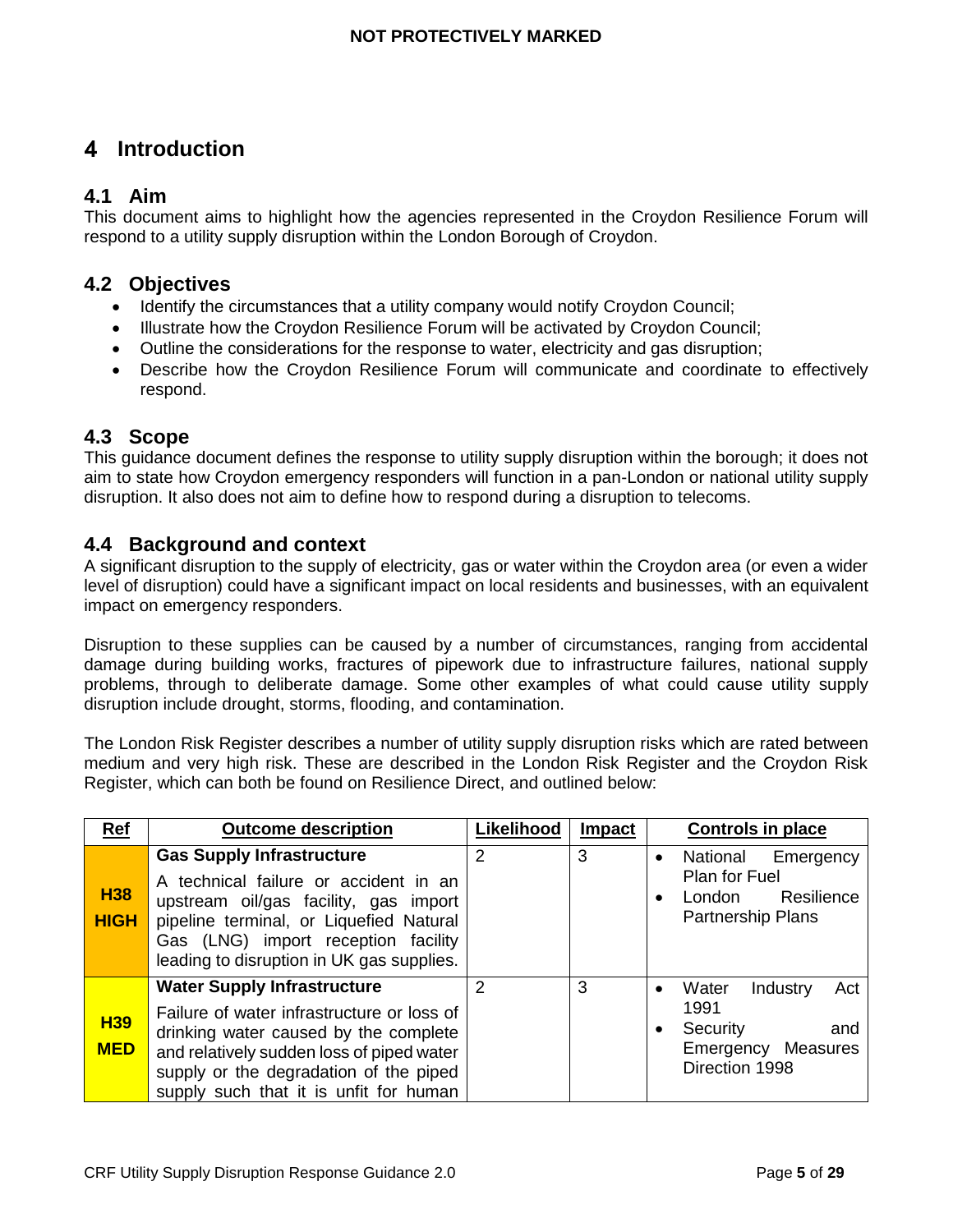|                                          | consumption even after boiling. The<br>RWCS assumes up to 350,000 people<br>affected for between 24 hours and two<br>weeks                                                                                                                                                |   |   | companies<br>Water<br>aid<br>mutual<br>arrangements in place<br>Resilience<br>London<br>Partnership Plans |
|------------------------------------------|---------------------------------------------------------------------------------------------------------------------------------------------------------------------------------------------------------------------------------------------------------------------------|---|---|-----------------------------------------------------------------------------------------------------------|
| <b>H45</b><br><b>VERY</b><br><b>HIGH</b> | <b>Regional Electricity Transmission</b><br>A significant failure of the electricity<br>network across one or more regions of<br>Great Britain affecting large numbers of<br>customers (approximately 1 million) for<br>up 24 hours or up to 72 hours for some<br>people. | 3 | 4 | Testing<br>and<br>maintenance regime.<br>London Power Supply<br><b>Disruption Framework</b>               |

#### **Gas**

The distribution of gas within the borough is the responsibility of SGN, taking their supply from the National Grid. Although individual residents and organisations purchase gas via a number of companies, SGN is responsible for the restoration of gas supplies locally. The coverage area can be seen in **Figure 1**.



#### **FIGURE 1 – THE UK SPLIT OF GAS DISTRIBUTORS.**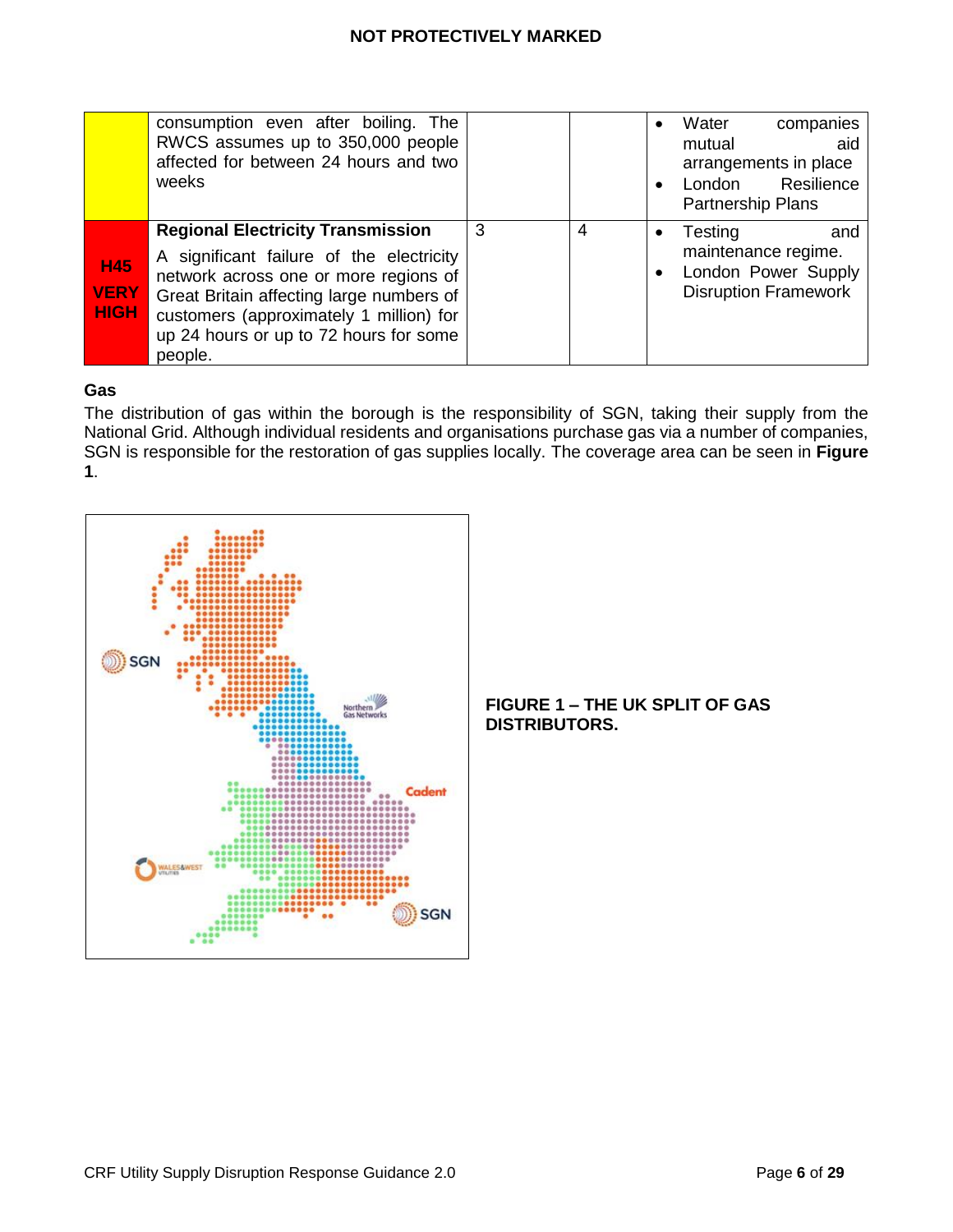#### **Water**

The distribution of drinking water within the borough is the responsibility of Thames Water and SES Water. Thames Water is also responsible for all wastewater services. The split in area responsibility can be seen in **Figure 2.**



**FIGURE 2 – CROYDON'S WATER SUPPLY PROVIDER**

#### **4.4.1 Electricity**

The distribution of power within the borough is the responsibility of UK Power Networks (UKPN), taking their supply from the National Grid. Although individual residents and organisations purchase electricity via a number of companies, UKPN is responsible for the restoration of electricity supplies locally. The coverage area can be seen in **Figure 3**.



**FIGURE 3 – LONDON'S ELECTRICITY DISTRIBUTORS**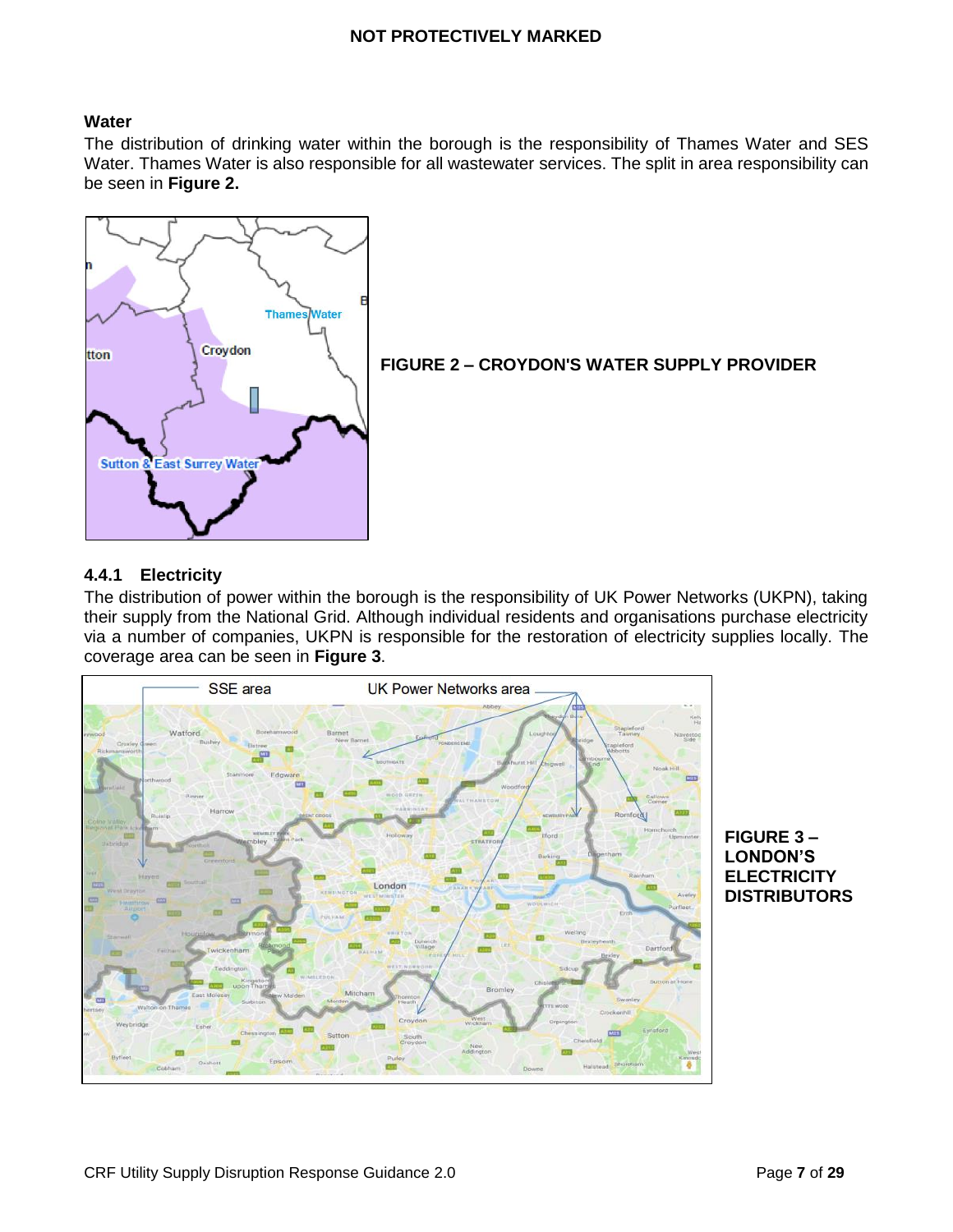# <span id="page-7-0"></span>**Activation**

The Utilities Sector has agreed to provide a minimum standard for notification of London Local Authorities during a disruption affecting any London Borough. **Figure 4** displays how the resilience forum will be activated by the utility company, via the Croydon Council Duty Resilience Advisor (DRA).

A **utility supply disruption** occurs involving one of the following:

- An evacuation of businesses and / or residents
- Protracted loss of services over a 24 hour period
- A loss of service where a significant number of vulnerable residents are identified

**FIGURE 4 - ACTIVATION OF THE CRF IN RESPONSE TO A UTILITY DISRUPTION WITHIN THE BOROUGH**

Utility company notifies Croydon Council using the London Borough Profiles, and provides the Council Duty Resilience Advisor (DRA) with:

- A single point of contact for the incident
- Information on identified vulnerable customers
- The postcode of the areas affected, as a minimum

DRA considers / activates:

- Multi agency identification of vulnerable persons plan
- Everbridge alert to the Croydon Resilience Forum
- Local Authority Liaison Officer (LALO)
- Rest Centre
- Borough Emergency Control Centre (BECC)
- Multi-agency Strategic Coordinating/ Gold Group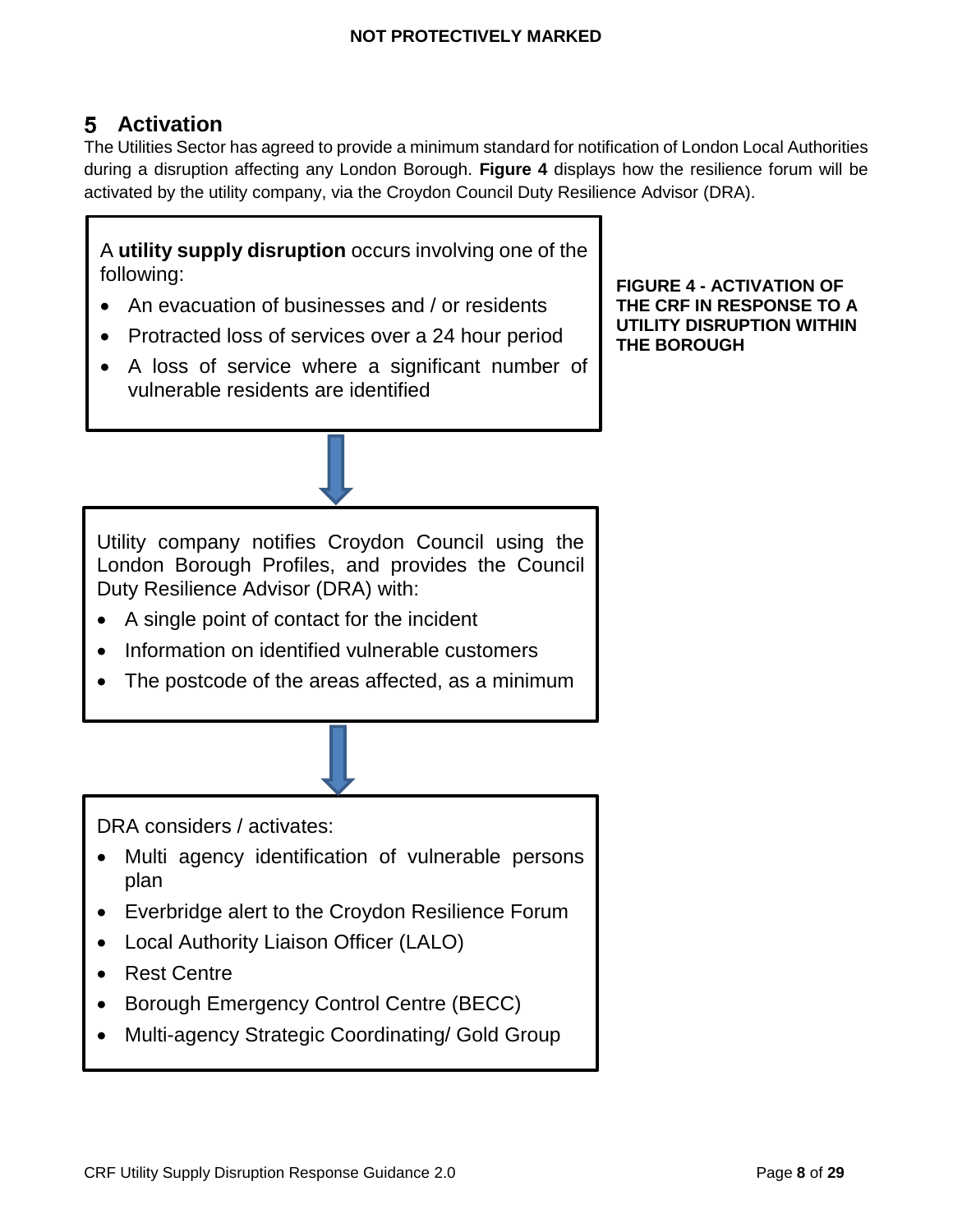# <span id="page-8-1"></span>**Roles and Responsibilities**

The below outlines the generic responsibilities for organisations in any utility supply disruption incident; the different agencies responding to a utility supply disruption will carry out their duties as stated in the LESLP Procedure Manual (available on Resilience Direct).

Agency responsibilities in the specific scenarios (Loss of gas, electricity or water) are outlined in section 8, 9 and 10.

# <span id="page-8-2"></span>**6.1 Croydon Council Roles and Responsibilities**

As stated in *London Utility Disruptions that Impact on Local Authorities: Standard Operating Procedures for a Collaborative Response* (available on Resilience Direct), local authorities may provide the following services if required during a utility supply disruption, with support from partners where necessary:

- Liaison, to ensure the response is coordinated and communicated with relevant Council stakeholders and contracted services such as highways and social care contractors;
- Assistance with the identification of, and support to, vulnerable residents in the area;
- Supporting the evacuation of residents including setting up rest centres, if required;
- Supporting Utilities lead communication to the affected residents;
- Liaison with other boroughs and the London Local Authority Coordination Centre (LLACC) if the incident affects or has the potential to affect neighbouring Local Authorities;
- Provide advice and support to residents and local businesses through the recovery phase;
- Procedure in place to share Emergency Works Notices with relevant stakeholders; and
- Activation of the Borough Emergency Control Centre (BECC) to enhance multi-agency coordination.

#### <span id="page-8-0"></span>**6.1.1 Information Gathering by Croydon Council Resilience Team**

In the event of a utility supply disruption within the borough, information needs to be gathered to understand the extent of the supply disruption and the impact on local services, residents, businesses and other organisations and activities.

This information will be collated by the DRA or BECC, if activated, and shared with partners in meetings/teleconferences or via email. This information may then be used to determine what response is required to mitigate the impacts of the supply disruption.

#### **Information may be obtained from:**

- Liaison at scene with utility company and its contractors (by the LALO);
- Information provided by local residents to the Croydon Council Contact Centre and other departments;
- Partner organisations that have activities affected by the supply disruption;
- Direct information from the utility company.

#### **The information that is needed includes:**

- The extent of the supply disruption and consequent incidents (e.g. flooding from a burst water main):
	- $\circ$  Information from utility companies is initially based on calls from the public, until engineers with the appropriate monitoring equipment are on site and operational (potentially some hours after the cause of the supply failure is notified);
	- o Therefore, the data provided on the utility company website will need to be checked by contacting organisations and premises within the reportedly affected area (the website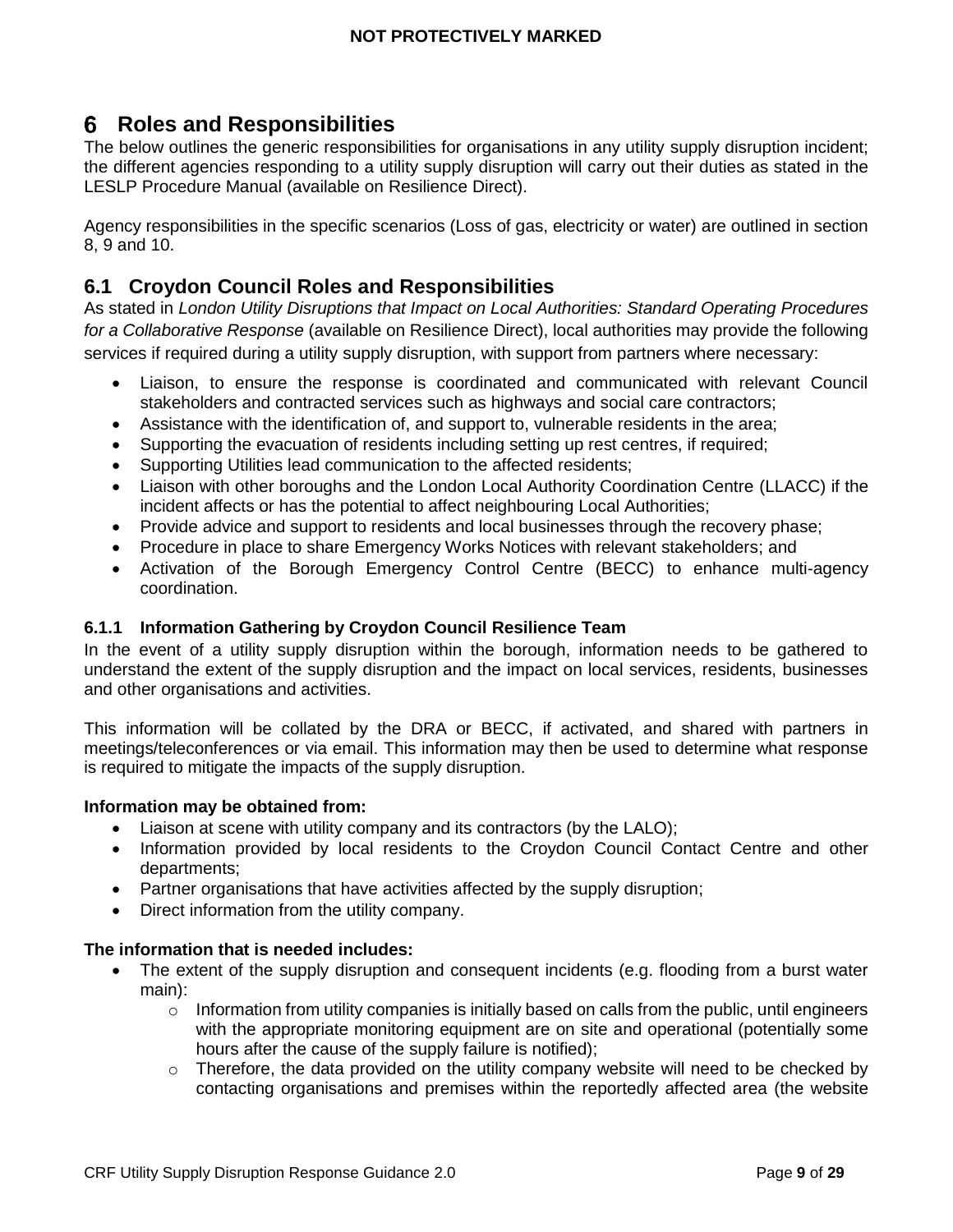data normally only gives the first part of the post code area affected, although their contact centre will be able to provide the road names from which residents have called).

- The likely timescales for supply restoration;
- Potential barriers to that timescale being achieved;
- Vulnerable premises (e.g. schools and nursing homes) and individuals (e.g. requiring specialist equipment made inoperable by the supply disruption) within the affected area; using the affected post codes and road names identified by the utility company and by other research;
- Responding organisations, and contact details at the scene.

## <span id="page-9-0"></span>**6.2 Identification of Vulnerable People**

A key interest of both Local Authorities and the Utilities Sector is the identification and provision of support to residents, especially vulnerable residents that are affected by a utility supply disruption. Where a utility company has identified a resident who requires specialist support, this will be relayed to the Local Authority at the earliest opportunity to ensure they receive the necessary services during the period of the disruption.

Croydon's Multi-Agency Identification of Vulnerable Person Plan (September 2018) is available on Resilience Direct and contains the arrangements for emergency responders to identify the vulnerable affected by an emergency. This includes engagement and collaboration with local health providers.

# <span id="page-9-1"></span>**6.3 Business Continuity**

Disruption to utilities can impact all stakeholders equally, and responders need to consider their own internal business continuity arrangements whilst also responding on a multi-agency level to any additional incidents within the borough.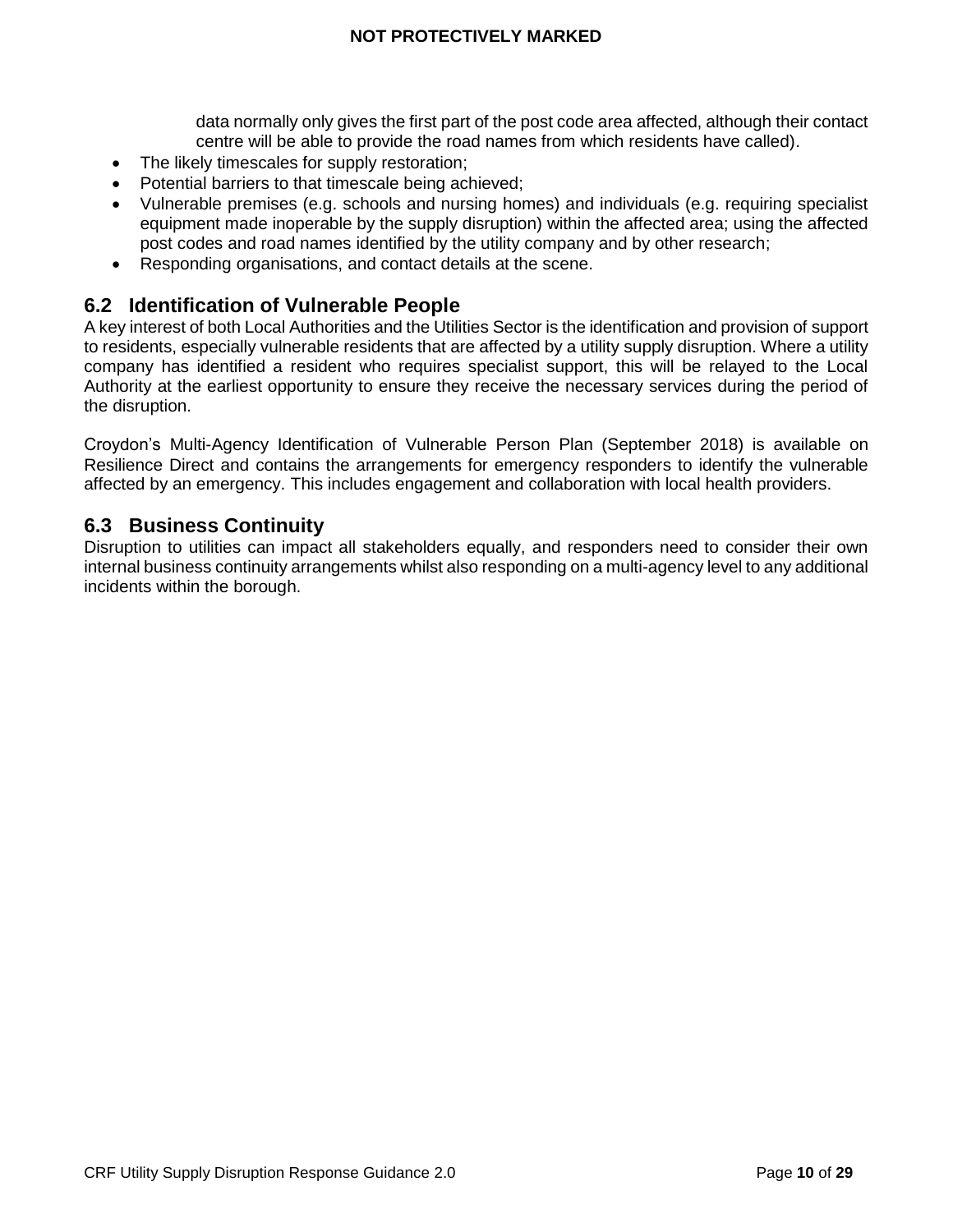#### <span id="page-10-0"></span>**Communication & Coordination**  $\overline{ }$

# <span id="page-10-1"></span>**7.1 Warning & Informing**

Communications will be led by the utility company affected and supported by all other agencies involved.

The CRF will need to spread consistent messages, and so agencies should follow the lead of the utility company to whom CRF communication partners can collaborate with.

Existing mechanisms to communicate with the public:

- Social media: Twitter, Facebook, Instagram
- Email through "My Account" (Croydon Council public platform to access council services)
- Recorded message on a dedicated call line (utility company or Croydon Council)
- Faith and community groups
- Local media
- Ward Councillors

#### <span id="page-10-2"></span>**7.2 Everbridge**

Croydon Council Resilience Team will use their emergency mass notification system, Everbridge, as a method of activation to alert the registered CRF members to the utility supply disruption. The message will be sent via the delivery method registered by the individual on the system (email and/or SMS) and will require a response from a choice of options so that the Resilience Team are aware of who has acknowledged the message and is aware of the incident. If requiring activation, this guidance will also be attached to the email notification so partners are reminded of their responsibilities.

## <span id="page-10-3"></span>**7.3 Priority Services Schemes**

Utility companies operate a number of schemes that may be used by individuals and sites (e.g. nursing homes) that may be particularly vulnerable in the event of a supply disruption. Utility companies can then provide additional assistance to these people, liaising with the local authority to provide a consistent response.

It is important to remember that although these schemes are useful, they provide an opt-in service only and so do not cover those individuals who are made vulnerable because of the disruption. So, in a prolonged incident in particular, it is important that the Identification of Vulnerable Persons process is used.

#### **7.3.1 Electricity**

UK Power Networks operate a Priority Service Register for customers with special needs during power cuts, including those who:

- rely on medical equipment
- have refrigerated medicines
- have a serious or chronic illness
- have a disability
- is living with or someone they care for is living with dementia
- are of pensionable age
- have children under the age of 5 in their household
- need extra support for a short time period (e.g. recovering from medical treatment)

Details can be found on the [UK Power Networks website.](https://www.ukpowernetworks.co.uk/power-cut/priority-services-register)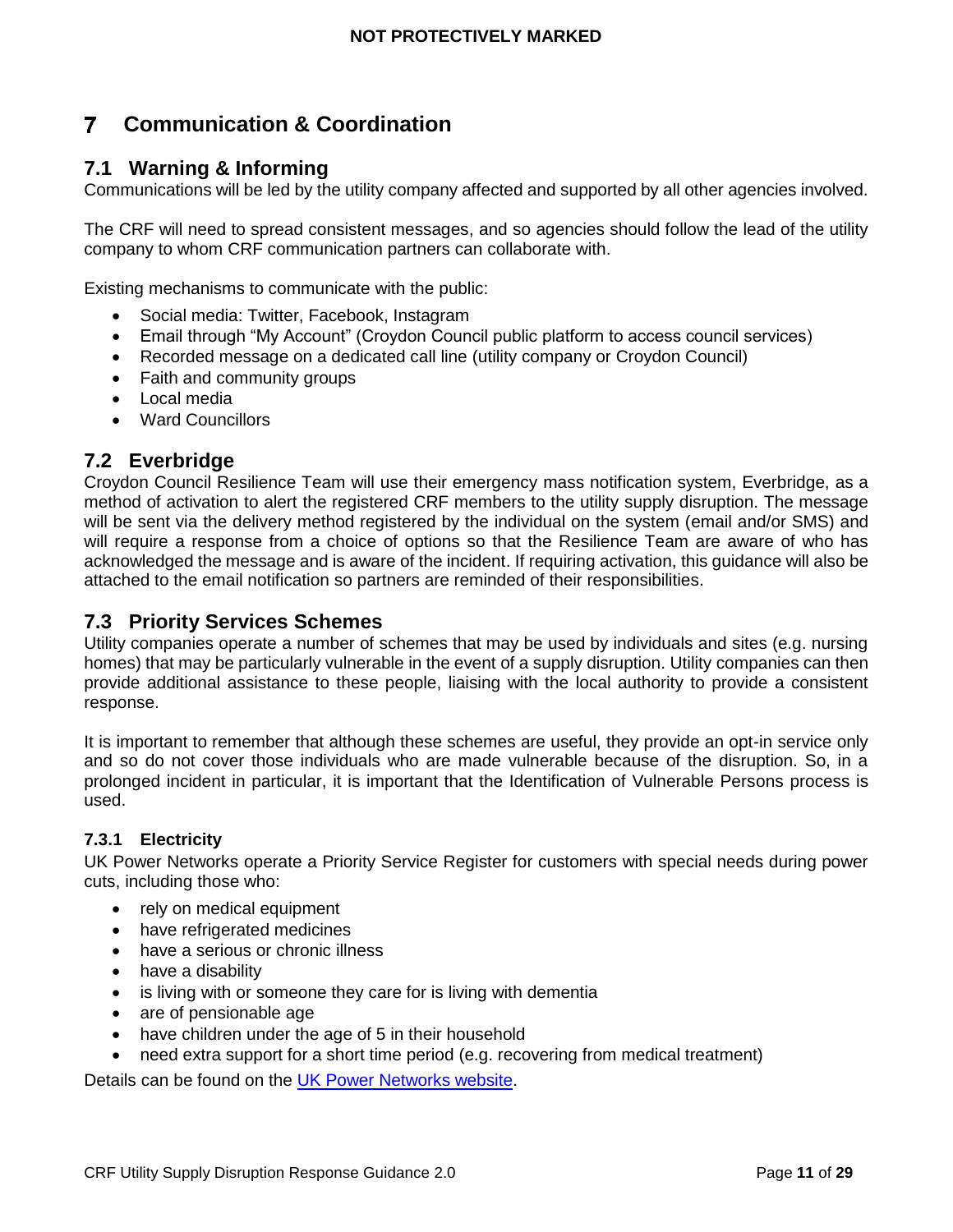#### **7.3.2 Gas**

**Individual gas suppliers**: Under the terms of their licence, gas suppliers must keep a register of, and offer special help to, its customers who are:

- are of pensionable age
- are disabled or chronically sick
- have a long-term medical condition
- have a hearing or visual impairment or additional communication needs
- are in a vulnerable situation.

Each energy supplier (e.g. British Gas, EDF, and N Power, etc.) maintains its own register, so will need contacting individually for registration. More information can be found on the [Ofgem website.](https://www.ofgem.gov.uk/consumers/household-gas-and-electricity-guide/extra-help-energy-services/priority-services-register-people-need)

**Network operators***:* SGN maintains a register for customers who need priority support in a gas emergency, designed to support people:

- who are over 65
- have children under five or are pregnant
- have long-term physical or mental health conditions
- have a disability
- have additional language or communication needs

Details can be found on the **SGN** website.

#### **7.3.3 Water**

**Thames Water** operates an "Extra Care Services" scheme. Details may be found on the [Thames Water](https://www.thameswater.co.uk/help-and-advice/customer-commitment/priority-services)  [website.](https://www.thameswater.co.uk/help-and-advice/customer-commitment/priority-services) Customers who can register include those who:

- are eligible for a pension
- have restricted mobility or a physical disability
- have a chronic or serious illness
- need a consistent supply of water for a medical condition or equipment (such as dialysis or skin conditions)
- in need of foreign language or further communication support (such as dyslexia)
- have problems making decisions that affect your daily life (such as dementia)
- are registered blind or partially sighted
- are deaf or hard of hearing
- are living with a mental health condition
- are experiencing temporary life changes
- are a family with young children under 5

Thames Water also have a **Sensitive Sites scheme** for registered premises, who they will directly support during a disruption:

- hospitals
- $\bullet$  prisons
- educational establishments (including special needs schools)
- farms and abattoirs (with commercial livestock)
- vulnerable domestic customers sharing a supply with a non-household customer premises
- sole traders who are sick, elderly, or disabled
- care homes and nursing homes, where eligible.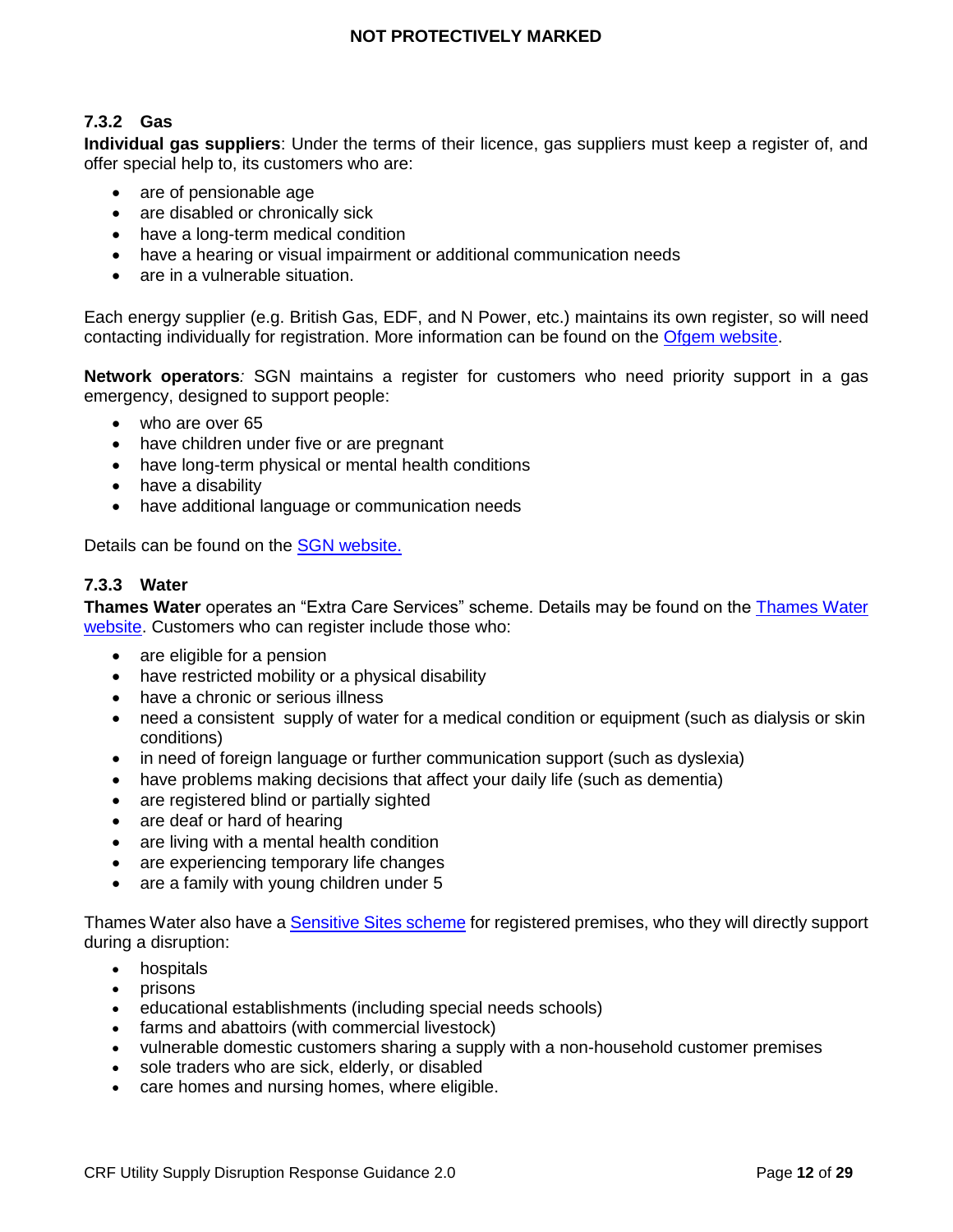**SES Water** run a 'Helping Hand Scheme' for those who suffer from ill health, have a disability or have young children living with them. Details can be found on the [SES Water](https://www.waterplc.com/pages/home/your-bill-and-account/helping-hand-scheme/) website.

# <span id="page-12-1"></span>**7.4 Restriction of use notices (Water contamination)**

In the event of a water contamination, which could be a biological (e.g. cryptosporidium) or chemical contaminant, a restriction of use notice may be imposed. This notice will advise customers to either boil the water before use or not use the water at all.

- **For relatively small scale incidents**, the notices are hand delivered as it is the quickest way to get them to the customers affected whilst maintaining control of the scope and distribution, as it is very important that customers not affected do not get the 'wrong' message with regard to their water.
- **For larger scale incidents**, the water provider are likely to use the Royal Mail in conjunction text messaging, media, and social media, and partner organisations might be asked to support by communicating on specific messages.

These restriction of use notices come under three broad headings:

- a) Do not use the piped water supply
- b) Use tap water for bathing and hygiene purposes only
- c) Boil your water before consuming

#### **[This information has been redacted]**

#### <span id="page-12-2"></span>**7.5 Communicating with no electricity**

A risk that will have major impact on the operations of telecoms is H41: "Technical failure of national electricity network which gives the assumption of total blackout for up to  $3 - 5$  days due to loss of the National Grid". Responder telecommunications are predominantly dependent upon the power supply and so responders are expected to have in place local resilient telecommunications plans and/or process to enable them to fulfil respective organisations business continuity responsibilities. Power supply providers are likely to be the first to be aware of an event that may require alternative ways of communicating. Responders should refer to the **London Disruption to Telecommunications for Responders Plan**, available on Resilience Direct.

In the event of loss of communications and the requirement for local responders to coordinate, the locally identified RVP to convene at in the first instance is **[This information has been redacted]**

#### <span id="page-12-0"></span>**Electricity Supply Disruption** 8

| <b>Theme</b>                                                        | <b>Issue / Consideration that may arise</b>                                                                                                                                                                          | Potential action(s) to be taken                                                                            |
|---------------------------------------------------------------------|----------------------------------------------------------------------------------------------------------------------------------------------------------------------------------------------------------------------|------------------------------------------------------------------------------------------------------------|
| Current and<br>forecasted<br>temperature /<br>weather<br>conditions | Electricity supply disruption would have a<br>greater impact in the winter due to central<br>heating systems not functioning and nights<br>getting darker earlier leading to potential fire<br>risk from candle use. | Organisations to reiterate press<br>statements from the UKPN / LFB                                         |
| Coordination                                                        | building<br>responding<br>agencies'<br>Are<br>any<br>affected by the power outage?                                                                                                                                   | Organisations to report any internal<br>issues they are experiencing and any<br>impacts that it is having. |

# <span id="page-12-3"></span>**8.1 Issues for Consideration**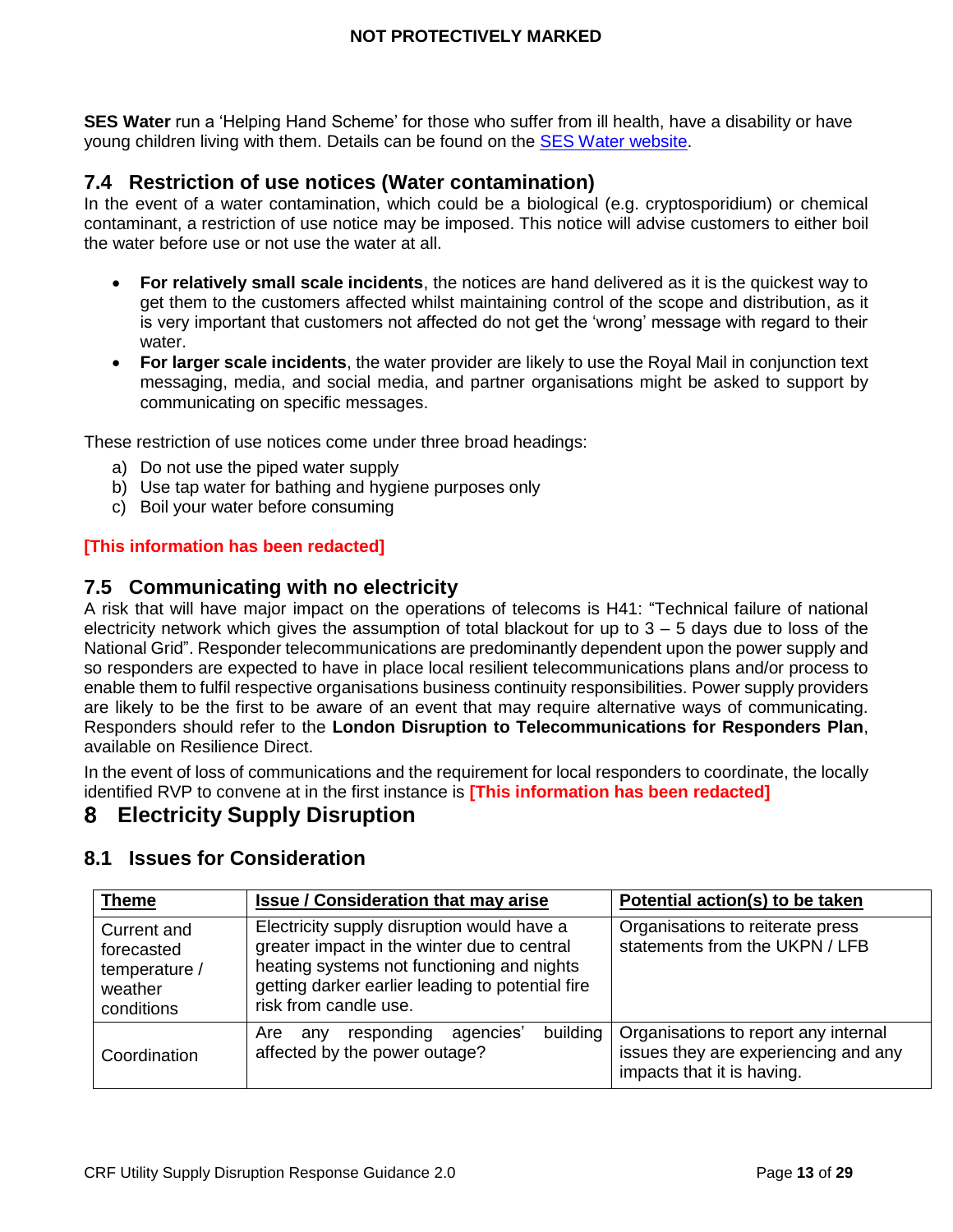| <b>Theme</b>                 | <b>Issue / Consideration that may arise</b>                                                                                                                                | Potential action(s) to be taken                                                                                                                                                                                                                                 |
|------------------------------|----------------------------------------------------------------------------------------------------------------------------------------------------------------------------|-----------------------------------------------------------------------------------------------------------------------------------------------------------------------------------------------------------------------------------------------------------------|
|                              | Is co-location required at a venue with a<br>backup generator?                                                                                                             | Consider locations and the facilities<br>required                                                                                                                                                                                                               |
|                              | What, if any, means of communication are<br>affected? (Transmission of mobile telephone<br>signals potentially affected / Loss of<br>broadband or WiFi signal)             | In the event of loss of communications<br>and the requirement for local responders<br>coordinate, responders are to<br>to<br>convene at the locally identified RVP in<br>the first instance.                                                                    |
| Security / access<br>systems | If electronic locks default to closed - may<br>restrict access to buildings and/or cause<br>people to be trapped inside.<br>If electronic locks default to open - may make | Consider if physical security is required.                                                                                                                                                                                                                      |
|                              | buildings unsecure.                                                                                                                                                        |                                                                                                                                                                                                                                                                 |
| Other utilities              | This would cause a loss of water pressure on<br>upper floors of buildings with multiple floors<br>due to lack of booster pumps.                                            | Refer to Section 10 (Loss of water<br>supply)                                                                                                                                                                                                                   |
|                              | Disruption to fuel (if filling stations are closed)<br>as forecourts need electricity to run the<br>pumps.                                                                 | Refer to section 12 (Fuel disruption)                                                                                                                                                                                                                           |
| <b>Travel</b>                | Traffic signals may go out of service, resulting<br>in traffic jams and unusually hazardous<br>situations                                                                  | Consider early liaison with TfL to<br>$\bullet$<br>identify any areas of risk.<br>Mobilisation of Council Highways<br>$\bullet$<br>resources to implement traffic<br>management measures<br>Reactive road closures from the<br>Police in response to incidents. |
|                              | Trains and trams may be disrupted, causing<br>crowds of stationary people around transport<br>hubs (e.g. East Croydon Train Station) and<br>unable to travel.              | Consider opening Rest Centres/<br>$\bullet$<br>supporting places of transition/<br>waiting (i.e. Box Park)<br>Support alternative travel options i.e.<br>shared taxis, buses/coaches, etc.                                                                      |
| Finance                      | No power to ATMs, causing issues with the<br>public and responding agencies in being able<br>to obtain cash.                                                               |                                                                                                                                                                                                                                                                 |
|                              | Electronic Point of Sale (EPoS) devices to<br>make card payments in shops will not function                                                                                | Support communication messages for<br>businesses - i.e. open but cash only or<br>closed.                                                                                                                                                                        |
| Public health                | Food and water availability                                                                                                                                                | Consider requesting a Science and<br>Technical Advisory Cell (STAC) is                                                                                                                                                                                          |
|                              | Sanitation and hygiene                                                                                                                                                     | convened through London Resilience<br>Group (LRG) if regional arrangements<br>aren't activated.                                                                                                                                                                 |
| Safety                       | Should large activities/events<br>ahead<br>go<br>without adequate power supply?                                                                                            | Make contact with the Croydon Safety<br>Advisory Group to identify any risks with<br>events taking place and take appropriate<br>action.                                                                                                                        |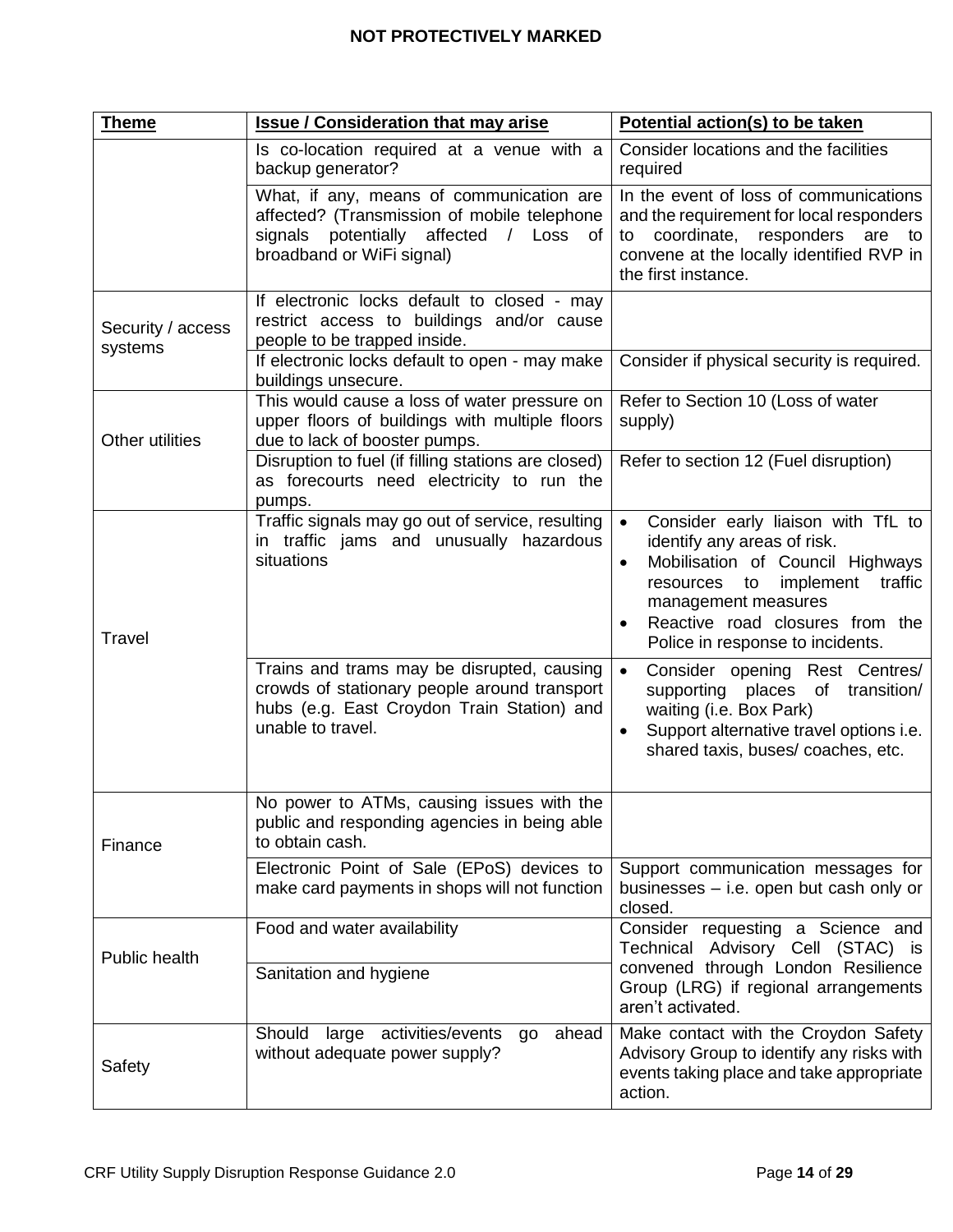| <b>Theme</b> | <b>Issue / Consideration that may arise</b>                                                                                        | Potential action(s) to be taken                                                                                                                                                                                                                                                                    |  |
|--------------|------------------------------------------------------------------------------------------------------------------------------------|----------------------------------------------------------------------------------------------------------------------------------------------------------------------------------------------------------------------------------------------------------------------------------------------------|--|
|              | Is it safe for people to remain in their<br>homes/workplaces, or is an evacuation and<br>rest centre required?                     | Consider early identification of potential<br>rest centres, and putting staff/locations<br>on standby.                                                                                                                                                                                             |  |
|              | Loss of street lighting and CCTV                                                                                                   |                                                                                                                                                                                                                                                                                                    |  |
|              | Maintain awareness of community cohesion<br>issues, especially as shops and filling stations<br>may be closed due to power failure | Monitor any local impacts through:<br>Complaints that come through to<br>the Council Contact Centre<br>Making contact with Business<br>Improvement Districts (through the<br><b>Council Economic Development</b><br>team)<br>Making contact with local<br>community / faith groups<br>Social media |  |

# <span id="page-14-0"></span>**8.2 Maintaining Situational Awareness**

- *Text message:* To register text **Power** and the relevant **post code** (e.g. **Power CR0 1EA**) to **80876**; updates are provided 24 hours a day until the power has been restored; to stop receiving messages text **CANCEL** to **80876**
- *Web site information:* Current incidents affecting the East of England, London and the South East data may be found at: [http://www.ukpowernetworks.co.uk/faultinfo/curr.php.](http://www.ukpowernetworks.co.uk/faultinfo/curr.php)
	- $\circ$  UK Power Networks also have a web-based application called the "Live! Power cut map" to show all faults on their network. This may be found at: <http://www.ukpowernetworks.co.uk/internet/en/fault-map/>
- *Vulnerable People:* If the British Red Cross has been activated (see below), they will have been advised of the addresses of vulnerable people registered with UK Power Networks that have been affected. This list of addresses may be shared with local authorities to ensure a consistent approach to caring for vulnerable people.

## <span id="page-14-1"></span>**8.3 British Red Cross**

British Red Cross maintains a contract with UK Power Networks to support vulnerable residents who are signed up to their Priority Services Register. This mainly involves providing torches, hot water for drinks and reassurance, as well as being able to escalate additional needs. **Annex C**[: British Red Cross and](#page-25-0)  [UK Power Networks criteria for attending a scene](#page-25-0) provides an overview of when UK Power Networks will activate the assistance of the British Red Cross.

## <span id="page-14-2"></span>**8.4 Wide Area Disruption**

A power supply disruption affecting a wider area than a single borough could necessitate the activation of the **London Power Supply Disruption Plan**. This framework is maintained by London Resilience with multi agency support, especially from UK Power Networks and the National Grid.

Local activities would be as described, with coordination being conducted top-down at the London level for a regional power supply failure, or nationally for a "Black Start" event (see the Risk Assessment section above) affecting the whole country. Details are given in the London Power Supply Disruption Plan, available on Resilience Direct so they are not repeated here.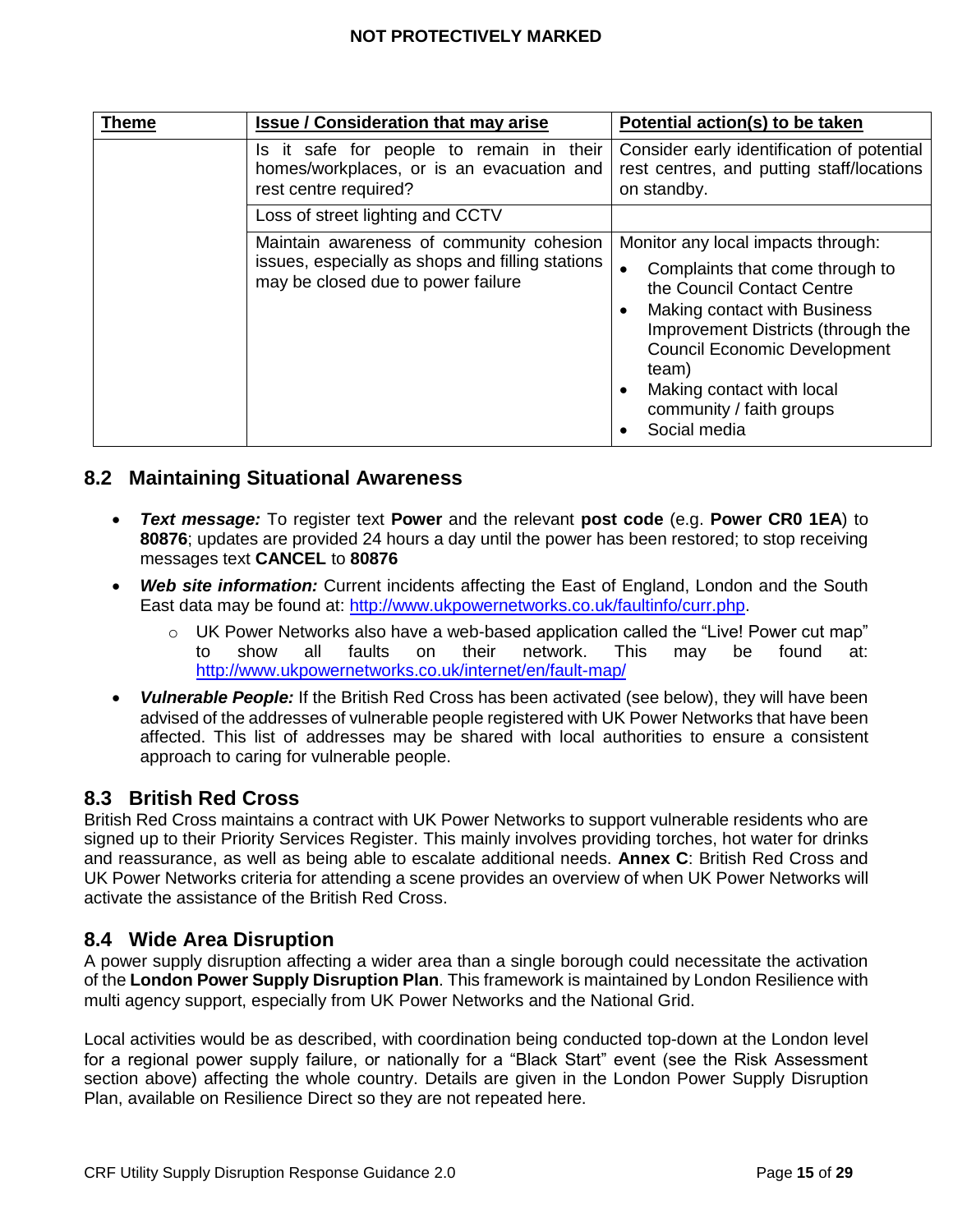#### <span id="page-15-0"></span>**Gas Supply Disruption** 9

# <span id="page-15-1"></span>**9.1 Responsibilities**

SGN will do the following (in addition to the generic responsibilities in section 6) in prolonged gas supply disruption incidents:

- Have information letters delivered to all affected properties with updates
- Visit every property to isolate gas supply
- Visit all properties identified as having customers in vulnerable circumstances to assess needs and provide any additional support required. Follow up visits/calls arranged as necessary
- Set up of a local Incident/Customer Centre(s) to provide information, answer questions and offer support to customers in vulnerable circumstances
- Provide alternative heating/ cooking (dependent on number of properties affected and local electrical grid capacity)
- Potentially source alternative locations for showering/bathing facilities.

# <span id="page-15-2"></span>**9.2 Issues for Consideration**

| <b>Theme</b>                                                               | <b>Issue / Consideration that may</b>                                                                                                                                              | Potential action(s) to be taken                                                                                                                                                                                                                                                                                                                    |
|----------------------------------------------------------------------------|------------------------------------------------------------------------------------------------------------------------------------------------------------------------------------|----------------------------------------------------------------------------------------------------------------------------------------------------------------------------------------------------------------------------------------------------------------------------------------------------------------------------------------------------|
|                                                                            | <u>arise</u>                                                                                                                                                                       |                                                                                                                                                                                                                                                                                                                                                    |
| Notification                                                               | Local responders called to a gas<br>leak should confirm that the gas<br>company has been notified of the<br>supply disruption.                                                     |                                                                                                                                                                                                                                                                                                                                                    |
| <b>Current and</b><br>forecasted<br>temperature /<br>weather<br>conditions | Gas supply disruption would have<br>a greater impact in the winter due<br>to central heating systems not<br>functioning, and potential fire risk<br>from lighting fires / candles. | Organisations to reiterate press statements from<br>$\bullet$<br>the gas network operator / gas companies / LFB<br>Mobile/deployed staff to reiterate these messages<br>$\bullet$<br>to vulnerable residents in person (social workers,<br>Meals on Wheels, police officers etc.)<br>Supporting SGN with welfare checks on<br>vulnerable residents |
| Communication                                                              | Support the gas network operator<br>in the delivery of letters to<br>residents                                                                                                     | Consider through agencies that have mobile staff<br>(e.g. Meals on Wheels, Neighbourhood Safety<br>Officers, Social workers, Outreach workers,<br>Neighbourhood Police)                                                                                                                                                                            |
|                                                                            | Support the gas network operator<br>in identifying a suitable location<br>for an Incident / Customer Centre                                                                        | Look at pre-established links with leisure centres,<br>schools, agency premises, etc.                                                                                                                                                                                                                                                              |
|                                                                            | Is it safe for people to remain in<br>their homes/workplaces, or is an<br>evacuation and rest centre<br>required?                                                                  | Consider early identification of potential rest centres,<br>transportation and putting staff/locations on standby.                                                                                                                                                                                                                                 |
| Safety                                                                     | Maintain awareness of<br>community cohesion issues                                                                                                                                 | Monitor any local impacts through:<br>Complaints that come through to the Council<br>$\bullet$<br><b>Contact Centre</b><br>Making contact with Business Improvement<br>Districts (through the Council Economic<br>Development team)<br>Making contact with local community / faith groups                                                          |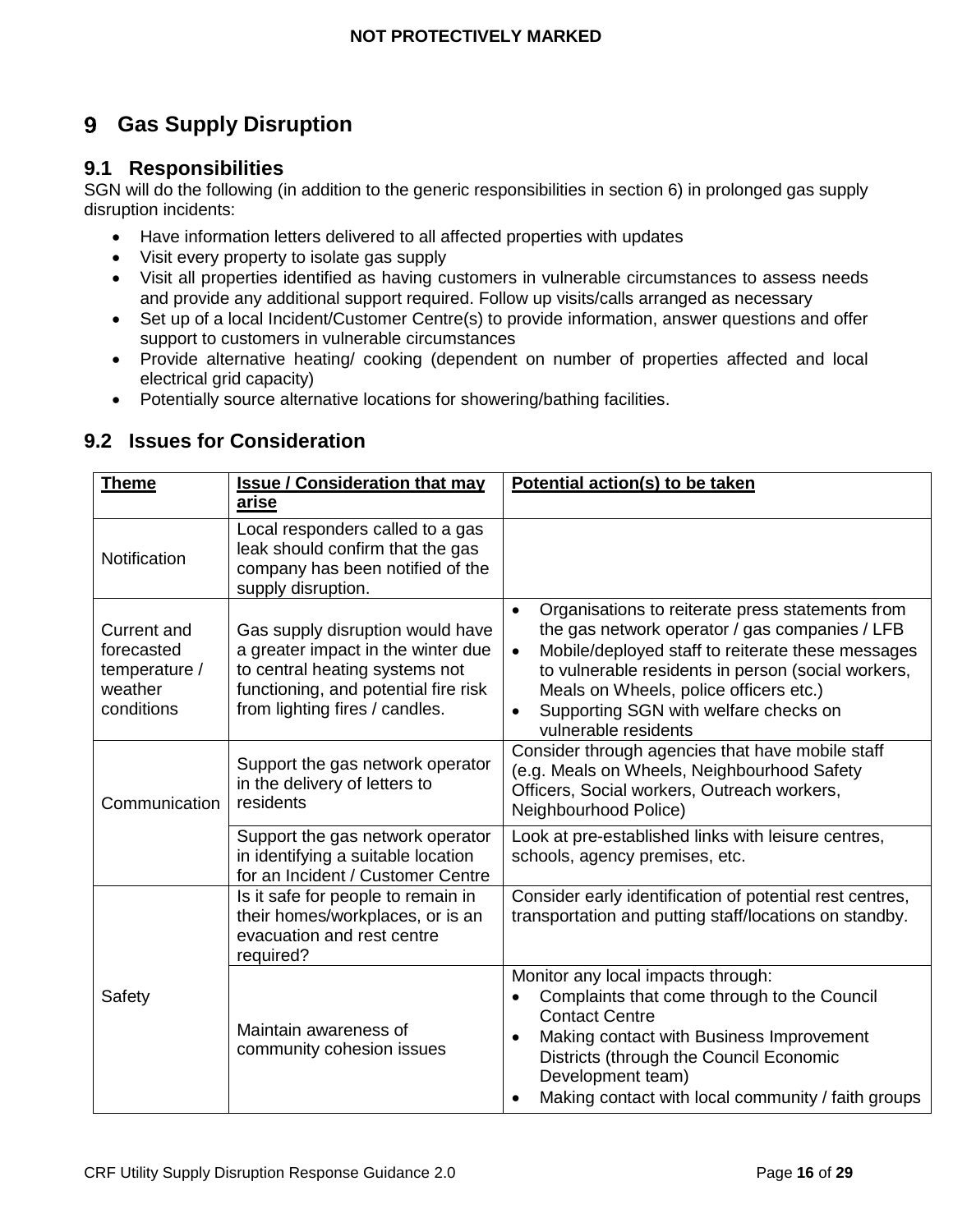## <span id="page-16-0"></span>**9.3 Maintaining Situational Awareness**

- *Web site information:* Current emergency repairs data may be found at: [www.sgn.co.uk/Roadworks/Emergency-repairs](http://www.sgn.co.uk/Roadworks/Emergency-repairs)
- *SGN neighbourhood alerts:* SGN Alert is a free messaging system that sends those who register alerts about gas incidents in their area via email, recorded message or text. More information can be found on the **SGN Alert website**.
- *Vulnerable People:*
	- $\circ$  SGN holds an 'Extra care' can be contacted to obtain those registered, and after initial contact will organise follow up visits/calls as required.

#### <span id="page-16-1"></span>**9.4 Wide Area Disruption**

A gas supply disruption affecting a wider area than a single borough could necessitate the activation of regional arrangements using the London Strategic Coordination Protocol. This protocol is maintained by London Resilience with multi-agency support.

Local activities would be as described, with coordination being conducted at the London level for a regional gas supply failure, or nationally for an event affecting the whole country.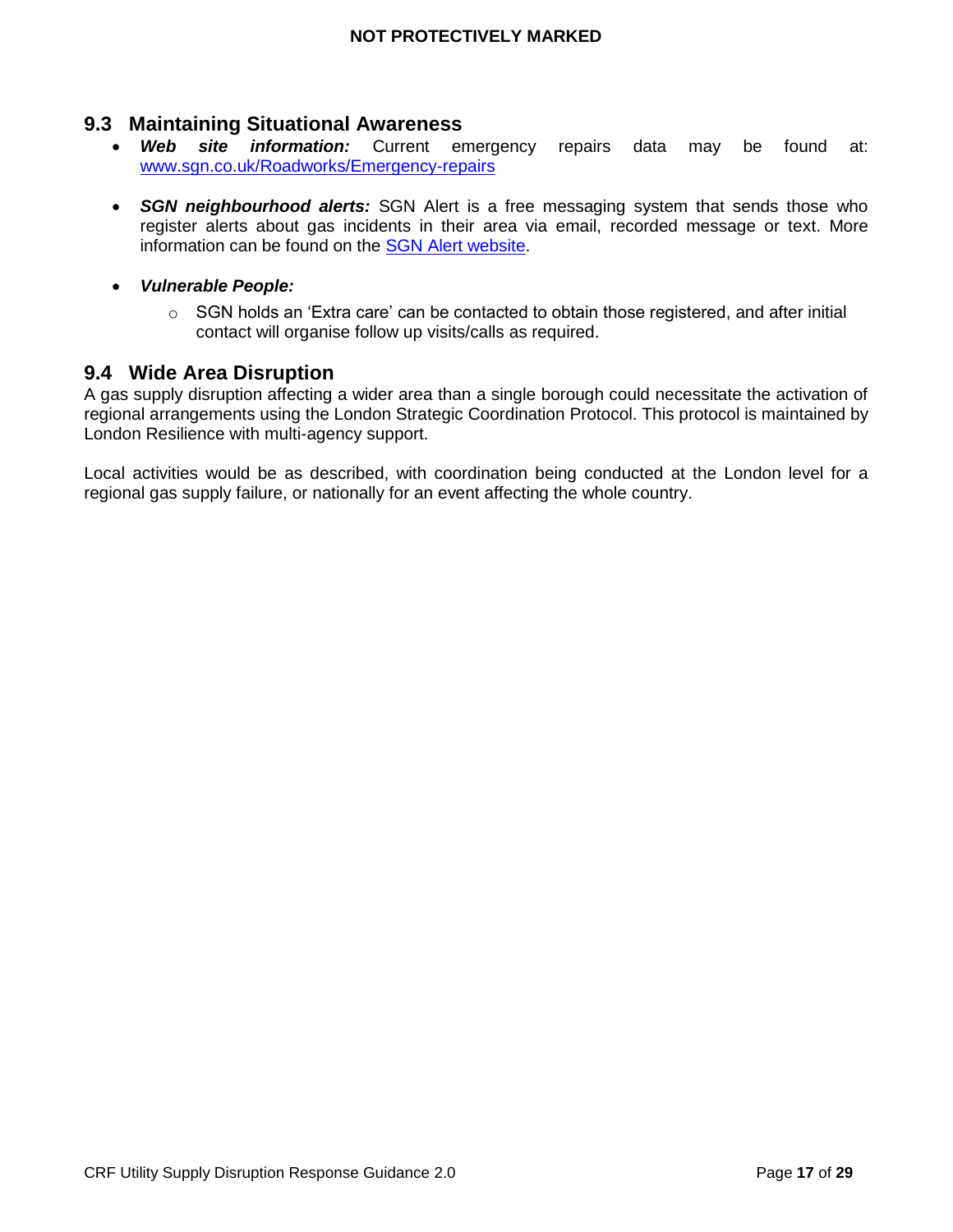# <span id="page-17-0"></span>**Water Supply Disruption (Loss of supply)**

It is likely that alternative water supplies to vulnerable people will be provided in the form of bottled water, whilst water to the general public will be provide via static tanks although these arrangements may vary depending on the availability of supplies, availability of resources and the location and distribution of the population affected. Consideration should be given to the need to provide safe water for livestock and pets.

*Hub Distribution Models: A Practical Guide for Emergency Planners* guidance outlines site requirements and management considerations, including water quantities, logistics and staffing for water disruptions. **Annex D**[: Croydon's Hub Distribution Model](#page-26-0) contains the hub distribution model for the London Borough of Croydon and **Annex E**[: Template to Calculate Resources needed for Water Distribution.](#page-27-0)

| <b>Theme</b>        | <b>Issue / Consideration that may arise</b>                                                                                                                                                                                                                                      | Potential action(s) to be taken                                                                                                                                           |
|---------------------|----------------------------------------------------------------------------------------------------------------------------------------------------------------------------------------------------------------------------------------------------------------------------------|---------------------------------------------------------------------------------------------------------------------------------------------------------------------------|
| <b>Notification</b> | Because of the inherent resilience of the water<br>supply network, water companies may not<br>always be the first to know that a disruption to<br>their supply has occurred.<br>(E.g. a burst water main may be reported to the<br>emergency services as a result of the traffic | Local responders called to a site of<br>water supply disruption should confirm<br>that the relevant water company has<br>been notified of the supply disruption.          |
|                     | disruption or localised flooding caused)<br>Any 'emergency' work on the highways has to<br>be notified to the Croydon Council Network<br>Management Team within two hours.                                                                                                       |                                                                                                                                                                           |
| Public health       | Limited availability of water for bathing, flushing<br>lavatories, hygiene and laundry purposes                                                                                                                                                                                  | Consider requesting a Science and<br>Technical Advisory Cell (STAC) is<br>convened through London Resilience<br>Group (LRG) if regional arrangements<br>aren't activated. |
|                     | When bowsers are used for water distribution<br>rather than sealed bottles, the public are<br>required to bring their own containers which<br>may not be suitable                                                                                                                | Reiterate press statements from the<br>water provider around bringing suitable<br>containers to collect water to manage<br>expectations                                   |
| Other utilities     | Gas central heating could also fail should there<br>be inadequate water within the system to feed<br>the boilers. In this case, the Gas Supply<br>Disruption activities described above should be<br>used.                                                                       | Refer to Section 9 (Gas Supply<br>Disruption)                                                                                                                             |
|                     | The operation of the water supply network is<br>dependent upon the power supply network.<br>Therefore a power supply disruptive incident<br>may impact water supply.                                                                                                             | Refer to Section 8 (Electricity Supply<br>Did eruption)                                                                                                                   |

# <span id="page-17-1"></span>**10.1 Issues for Consideration**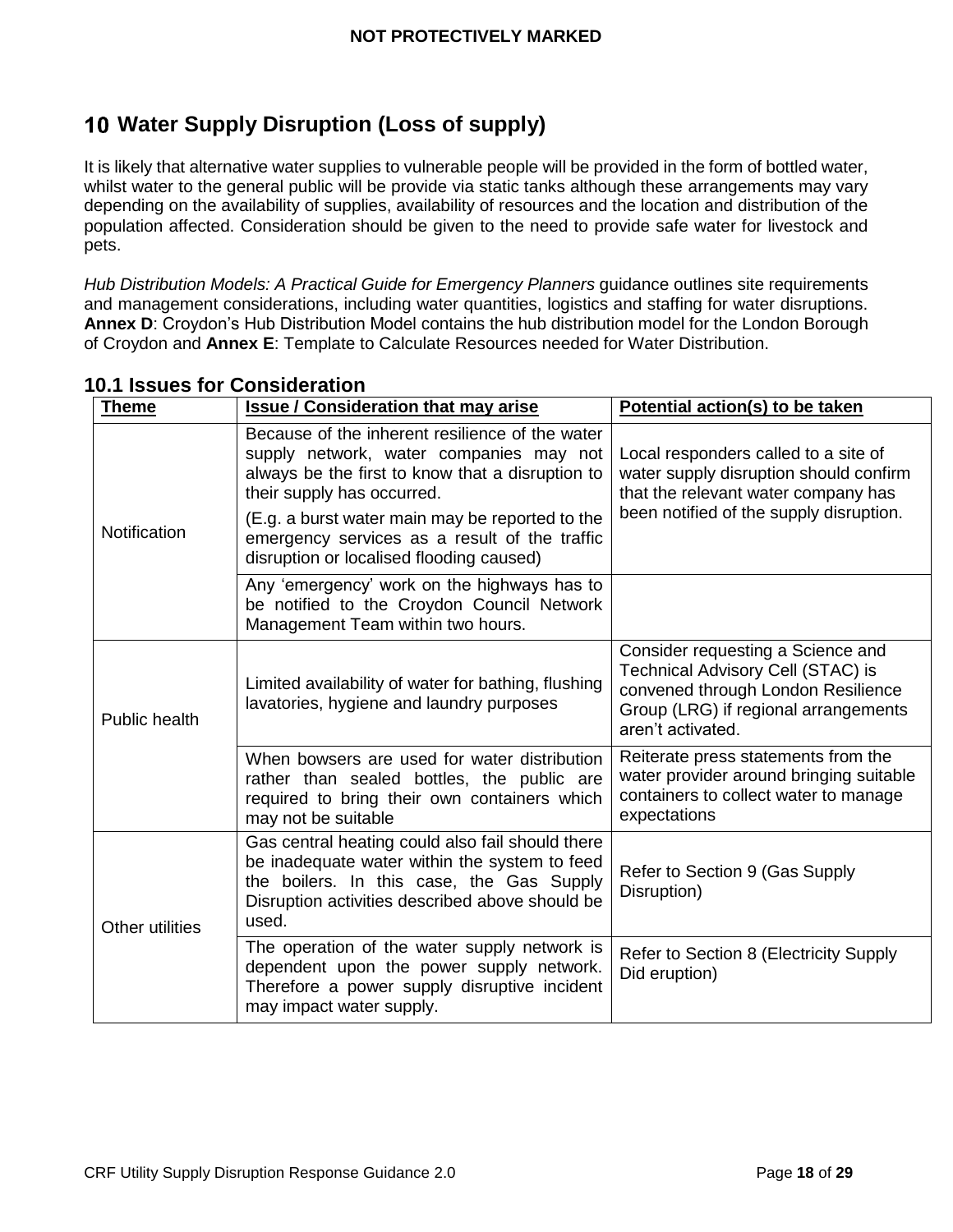| <b>Theme</b>   | <b>Issue / Consideration that may arise</b>                                                                                                                                                                                                                                                                                                                                                                                                                   | Potential action(s) to be taken                                                                                                                                                                                                                                                                                      |  |
|----------------|---------------------------------------------------------------------------------------------------------------------------------------------------------------------------------------------------------------------------------------------------------------------------------------------------------------------------------------------------------------------------------------------------------------------------------------------------------------|----------------------------------------------------------------------------------------------------------------------------------------------------------------------------------------------------------------------------------------------------------------------------------------------------------------------|--|
|                |                                                                                                                                                                                                                                                                                                                                                                                                                                                               | Agencies that have mobile staff in the<br>community                                                                                                                                                                                                                                                                  |  |
| Communications | Support the water company in the delivery of<br>bottled water to vulnerable residents.                                                                                                                                                                                                                                                                                                                                                                        | <b>Meals on Wheels</b><br>$\bullet$<br>Social workers<br>$\bullet$                                                                                                                                                                                                                                                   |  |
|                |                                                                                                                                                                                                                                                                                                                                                                                                                                                               | Outreach workers<br>$\bullet$                                                                                                                                                                                                                                                                                        |  |
|                |                                                                                                                                                                                                                                                                                                                                                                                                                                                               | Community nurses<br>$\bullet$                                                                                                                                                                                                                                                                                        |  |
| Safety         | Panic buying at shops / supermarkets<br>(Recent incidents have shown the public may<br>start panic buying very early into the incident,<br>before the extent of the situation is fully<br>known).                                                                                                                                                                                                                                                             | Reiterate water company press<br>$\bullet$<br>statement regarding panic buying of<br>water                                                                                                                                                                                                                           |  |
|                | Public disorder at:<br>Shops/ supermarkets<br>$\bullet$<br>Water collection points, as bottled water<br>$\bullet$<br>will be provided to private residents for<br>drinking from Thames Water / SES Water,<br>but not to offices and businesses.<br>Water collection points (bowsers), as<br>٠<br>companies are not required to supply water<br>collection vessels to the public and it<br>should be recognised not everyone will<br>have suitable containers. | Consider deployment of:<br>$\bullet$<br>Police (which would have to be<br>$\circ$<br>reactive to incidents)<br><b>Council Neighbourhood Safety</b><br>$\circ$<br><b>Officers</b><br><b>SIA Security staff</b><br>$\circ$                                                                                             |  |
|                |                                                                                                                                                                                                                                                                                                                                                                                                                                                               | Reiterate press statements from the<br>water provider around collection of<br>water.                                                                                                                                                                                                                                 |  |
| Travel         | Congestion and illegal parking around<br>locations of water distribution points, causing<br>traffic jams and transport disruption.                                                                                                                                                                                                                                                                                                                            | Mobilisation of Council Highways<br>$\bullet$<br>implement<br>traffic<br>resources<br>to<br>management measures.<br>Mobilisation of Council<br>Parking<br>$\bullet$<br><b>Officers</b><br>Enforcement<br>for<br>enforcement against illegal parking<br>in the areas.<br>Reactive road closures from the<br>$\bullet$ |  |
|                |                                                                                                                                                                                                                                                                                                                                                                                                                                                               | Police in response to incidents.                                                                                                                                                                                                                                                                                     |  |

## <span id="page-18-0"></span>**10.2 Maintaining Situational Awareness**

#### *Vulnerable People:*

o Thames Water and SES Water operate special care schemes and can be contacted to obtain those registered.

#### *Web site information:*

- o Current Thames Water known leaks and activity can be found [here.](https://www.thameswater.co.uk/sitecore/content/tw-live/tw-live)
- o Current SES Water known leaks and activity can be found [here.](https://www.waterplc.com/pages/news/current-works/)

# <span id="page-18-1"></span>**10.3 Responsibilities**

#### **10.3.1 Thames Water & SES Water**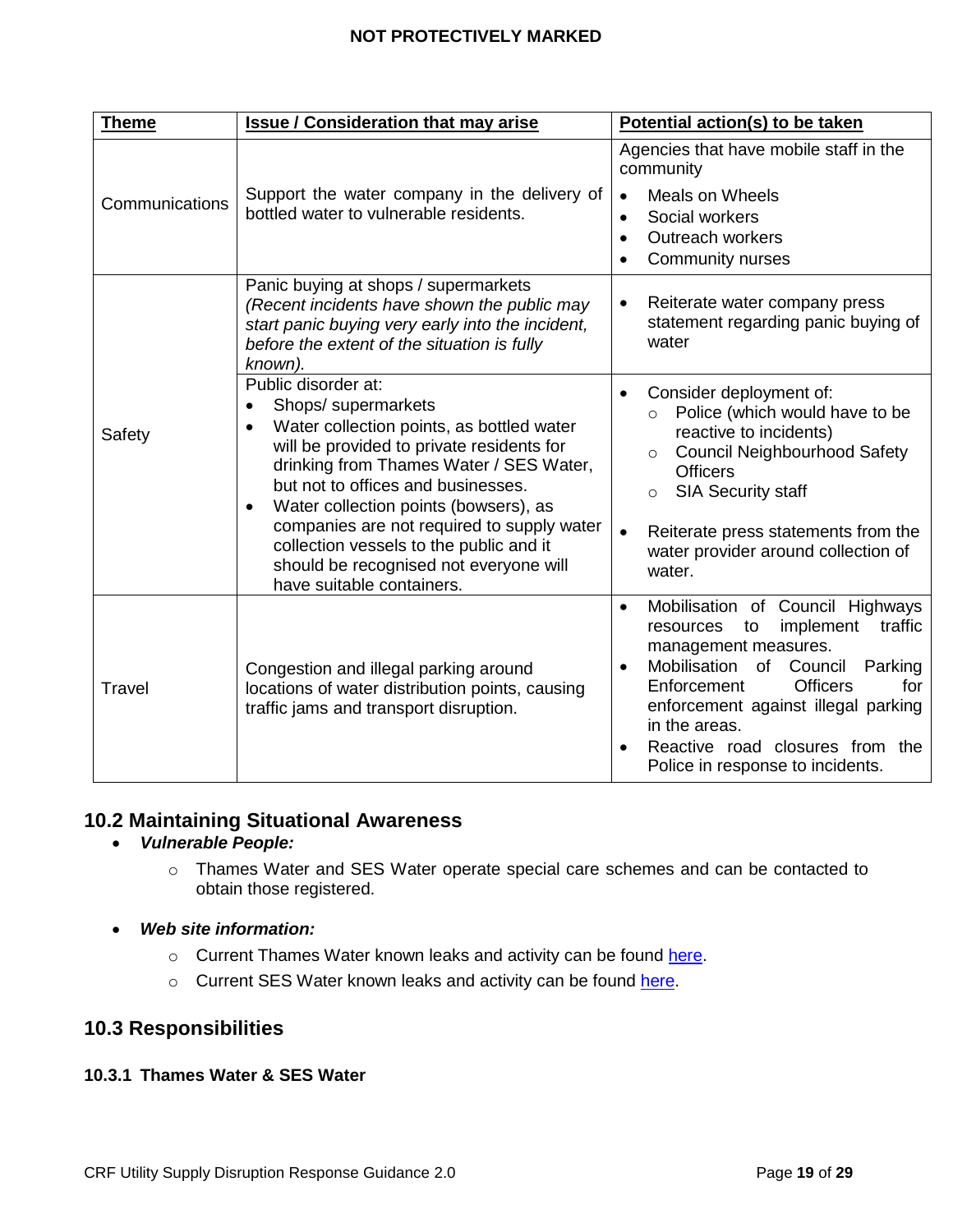- The Security and Emergency Measures Direction (SEMD) stipulates water companies must provide alternative water supplies within 24 hours of an incident. Domestic users must be provided with a minimum of 10 litres of potable water per person, per day, for up to 48 hour, and is rises to 20 litres per person, per day, during a prolonged period normally taken to be 5 days. To put this into context, on average a person typically used approx. 150 litres of water per day<sup>1</sup>.
- In addition water companies must prioritise provision of alternative supplies to 'Sensitive' customers such as schools, hospitals, prisons and nursing homes.
- There is no provision for commercial / business users.
- Water companies have Mutual Aid arrangements with each other which allow them to provide water for up to 250,000 people.

#### **10.3.2 Croydon Council**

- Identification of locations that meet the water company requirements for bulk deployment centres (in advance and refresh at time of incident)
- Identification of locations suitable for customer collection points that meet the water company requirements
- Management of traffic impact (supported by Police and TfL):
	- $\circ$  at and around the site of a burst water main on or nearby the highway;
	- o at and around the locations of bulk deployment centres;
	- $\circ$  at and around the locations of large public water collection sites;
	- o at and around the locations of pedestrian access water collection sites.
- Waste disposal (particularly collection and recycling of the plastic water bottles)
- The provision and coordination of personnel to support the distribution of water to the general public (support by voluntary and other partner agencies).

# <span id="page-19-0"></span>**10.4 Provision and distribution of water**

#### **10.4.1 Provision to residents**

- Alternative water supplies distribution set up will depend on the location and nature of the incident and the size of the population affected, but generically three types of site will be required as shown in the table below.
- Water to the general public will be provide via static tanks although these arrangements may vary depending on the availability of supplies, availability of resources and the location and distribution of the population affected.
- If water is provided to residents in bottles rather than tanks, it will likely be in the form of packs of 6, 2 litre bottles of water. It should be considered the further challenges this may present in lifting, opening, and using the water.
- Annex 2 of the London Water Supply Disruption Plan v2.0, provides a template which can be used to record details relating to Alternative Water Distribution Stations.

<sup>1</sup> https://www.ccwater.org.uk/households/using-water-wisely/averagewateruse/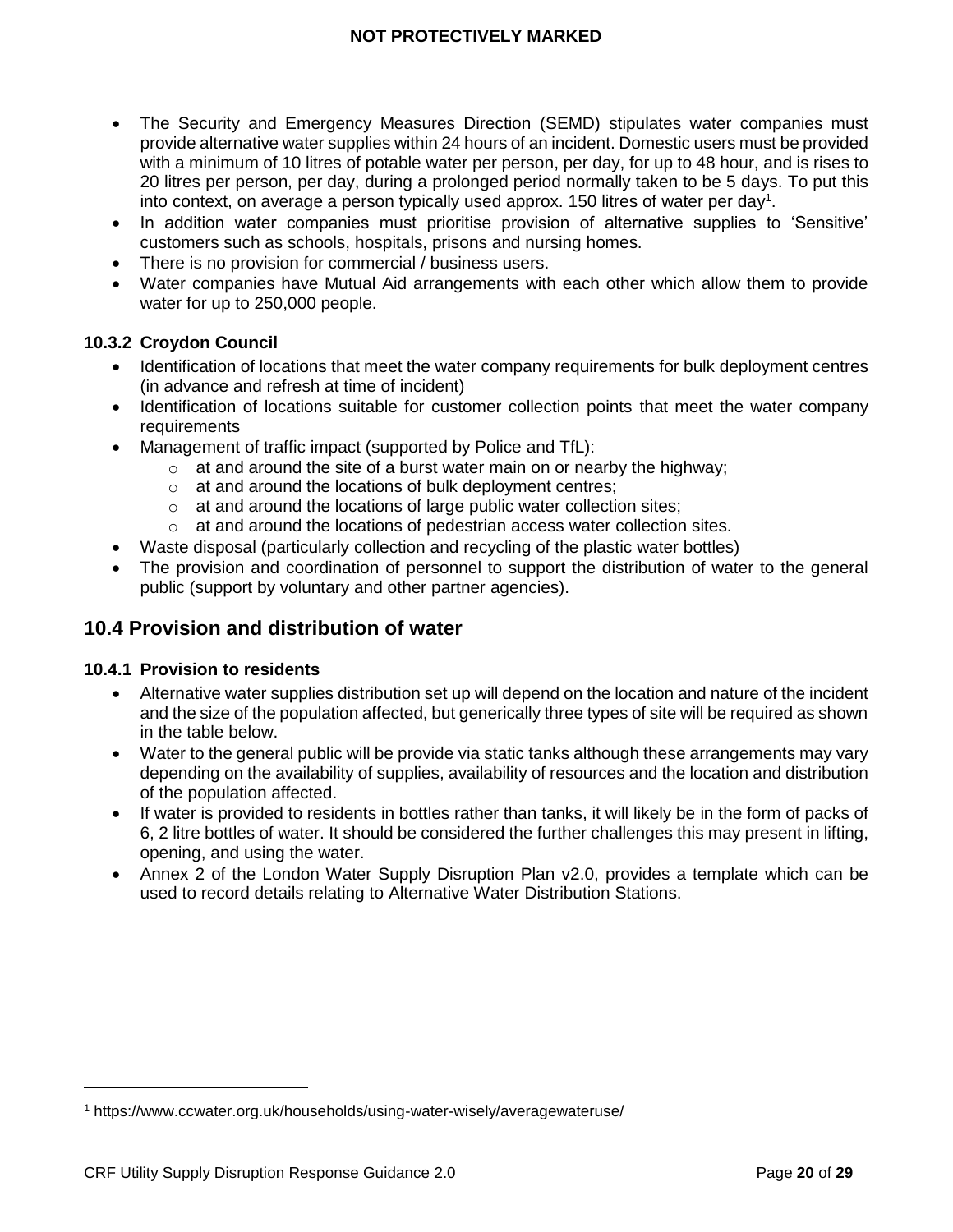| <b>Type of Site</b>                            | <b>Use</b>                                                                                                                     | <b>Management / Access</b>                                                                                                                                                                                                                                                                                               | <b>Key Logistic</b><br><b>Requirements</b>                                                                                                                                                                              | Approx.<br><b>Size</b> |
|------------------------------------------------|--------------------------------------------------------------------------------------------------------------------------------|--------------------------------------------------------------------------------------------------------------------------------------------------------------------------------------------------------------------------------------------------------------------------------------------------------------------------|-------------------------------------------------------------------------------------------------------------------------------------------------------------------------------------------------------------------------|------------------------|
| <b>Bulk</b><br>deployment<br>centres           | 24hr logistics<br>site for<br>reception,<br>storage and<br>redeployment of<br>water tankers,<br>bottled water<br>and equipment | Managed by the Water<br>Company / logistics<br>lead<br>No public access<br>$\bullet$                                                                                                                                                                                                                                     | Must have road<br>$\bullet$<br>access for large<br>vehicles (tankers<br>and flat-bed lorries)<br>and be close to<br>major route<br>network                                                                              | 32m x<br>38m           |
| Large public<br>water collection<br>sites      | Public water<br>collection sites<br>with facility for<br>safe vehicle and<br>pedestrian<br>access                              | Management to be<br>$\bullet$<br>determined at time of<br>incident<br>Must have access for<br>$\bullet$<br>smaller water tankers<br>and delivery vehicles                                                                                                                                                                | Close proximity to<br>$\bullet$<br>affected area<br>Must have<br>$\bullet$<br>sufficient space to<br>separate vehicles<br>and pedestrian<br>access (or be used<br>solely for one or<br>the other)                       |                        |
| Pedestrian<br>access water<br>collection sites | 'Local' sites<br>from which the<br>public can<br>safely collect<br>water.                                                      | Management to be<br>$\bullet$<br>determined at time of<br>incident<br>These sites may be as<br>simple as a single<br>static tank situated at<br>the side of the road in<br>an area which is<br>cordoned off from / not<br>accessible by traffic.<br>Must have access for<br>small water tankers to<br>replenish supplies | Close proximity to<br>$\bullet$<br>affected area with<br>safe access for<br>pedestrians when<br>travelling to and<br>from and collecting<br>water.<br>Narrow roads and<br>$\bullet$<br>cul-de-sacs should<br>be avoided |                        |

#### **10.4.2 Provision to vulnerable people**

- Vulnerable people known to the water companies will be provided with water via priority services scheme arrangements.
- Other vulnerable people not known to the water companies, will need to be identified via the **CRF Identification of Vulnerable Persons Plan**, and then arrangements made according to their need.
- It is likely that alternative water supplies to vulnerable people will be provided in the form of packs of 6, 2 litre bottles of water, which may present further challenges to the vulnerable person in lifting, opening, and using the water.

# <span id="page-20-0"></span>**10.5 Wide Area Disruption**

A water supply disruption affecting a wider area than a single borough could necessitate the activation of the London Water Supply Disruption Plan. The *[London Water Supply Disruption Plan](https://www.london.gov.uk/sites/default/files/london_water_supply_disruption_plan_v2.0.pdf)* (available on Resilience Direct) applies to any 'major' water supply outage within the London Local Resilience Forum area i.e. any water supply outage which is beyond the response capability of the water company concerned, even with mutual aid, and which requires a multiagency response.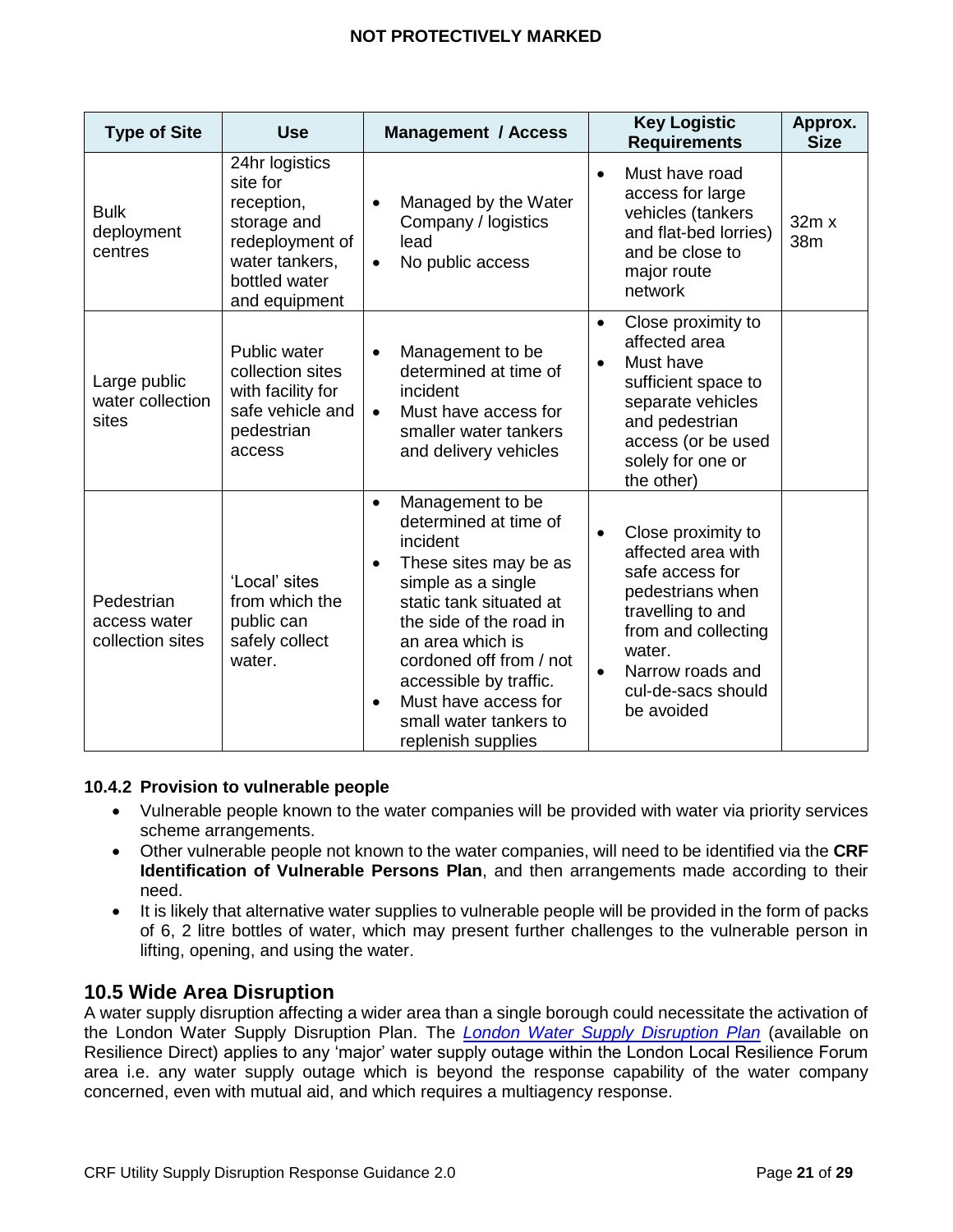# <span id="page-21-0"></span>**Water Supply Disruption (Contamination)**

# <span id="page-21-1"></span>**11.1 Thames Water & SES Water Responsibilities**

The below water provider responsibilities are in addition to those identified for loss of supply (Section 10.1):

- Sampling and testing the water by their own staff or specialist contractors
- Providing advice to consumers (taken in consultation with Public Health England (PHE) and the Drinking Water Inspectorate (DWI)).

# <span id="page-21-2"></span>**11.2 Issues for Consideration**

The below highlights further issues for consideration, in addition to those identified for loss of supply (Section 10.3):

| <b>Theme</b>         | <b>Issue / Consideration that may arise</b>                                      | Potential action(s) to be taken                                                                                                                                                                                                               |  |
|----------------------|----------------------------------------------------------------------------------|-----------------------------------------------------------------------------------------------------------------------------------------------------------------------------------------------------------------------------------------------|--|
| Safety               | Increase in scalding incidents when<br>people boil tap water in pans             | Organisations to reiterate press statements<br>from the water provider / LFB<br>Mobile staff to reiterate these messages to<br>$\bullet$                                                                                                      |  |
|                      | left<br>Potential fire risk from pans<br>unattended when boiling water           | vulnerable residents in person (social<br>workers, Meals on Wheels, etc.)<br>Supporting the water company with welfare<br>$\bullet$<br>checks on vulnerable residents                                                                         |  |
|                      | Potential increased food safety visits to<br>establishments in the affected area | If there are concerns reported, mobilisation of<br>Council Food Safety Team to conduct the<br>required checks.                                                                                                                                |  |
| Communications       | Support<br>in<br>the<br>water<br>company<br>delivering boil notices              | Consider delivery through organisations that<br>have mobile staff (Meals on Wheels, social<br>workers, outreach workers, Neighbourhood<br>Safety Officers, home visitors, community<br>nurses etc.) and support from the voluntary<br>sector. |  |
|                      |                                                                                  | Croydon Council Adult Social Care can also<br>support in the production of boil notices in<br>pictorial / easy read formats for those residents<br>with learning difficulties.                                                                |  |
| <b>Public Health</b> | ingesting<br>Potential<br>symptoms<br>οf<br>contaminated water                   | Consider requesting a Science and Technical<br>Advisory Cell (STAC) is convened through<br>London Resilience Group (LRG) if regional<br>arrangements aren't activated.                                                                        |  |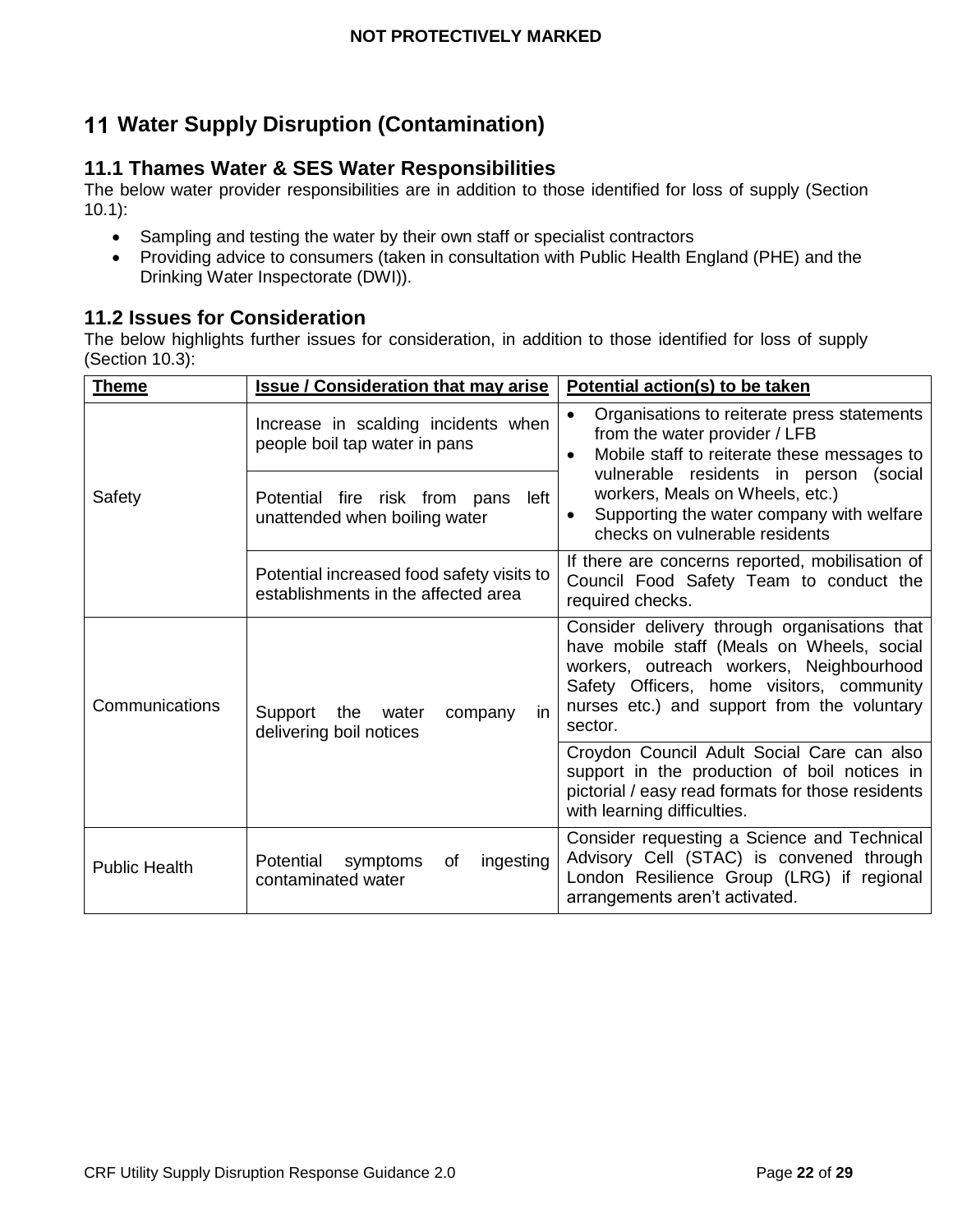# <span id="page-22-0"></span>**Fuel supply disruption**

The disruption to fuel supply can occur in conjunction with utility supply disruptions. The National Resilience Planning Assumptions indicate that in the most extreme circumstances petrol stations and commercial supplies could be exhausted within 48 hours of a fuel disruption, and it could take up to 10 days before stock levels are fully restored.

All organisations are expected to have:

- Up to date business continuity plans
- Sufficient resilience measures in place to maintain critical functions without recourse to the provisions of the National Emergency Plan for Fuel for 10 days

Key documents that can be used to support planning for fuel disruptions are:

- Individual agency fuel disruption plans
- National Emergency Plan for Fuel (available on Resilience Direct)
- London Fuel Disruption Protocol (available on Resilience Direct) Government **Business Continuity Management for Fuel Shortages guidance**

# <span id="page-22-1"></span>**13 Stand-Down Procedures**

The utility company will inform the local authority when supply has returned to normal. The local authority DRA will then cascade this message to the Resilience Forum.

# <span id="page-22-2"></span>**14 Recovery**

The purpose of providing recovery support is to assist the affected community towards management of its own recovery. It is recognised that where a community experiences a significant emergency, there is a need to supplement the personal, family and community structures which have been disrupted.

Croydon Council will take the lead on recovery following an incident. This could be a joint Recovery Coordinating Group with multi-agency partners and neighbouring boroughs should the incident impact across local authority borders. Activities in the recovery phase will be dependent upon the extent of the impacts on the local community.

Please refer to the **London Recovery Management Protocol** (June 2016) for further details on recovery. The below table outlines incident specific issues that may need to be considered during the recovery phase after a utility supply disruption incident.

| <b>Disruption type</b>              | <b>Recovery consideration</b>                                                                                                                                                                                                                                                                                                                                                                             |  |
|-------------------------------------|-----------------------------------------------------------------------------------------------------------------------------------------------------------------------------------------------------------------------------------------------------------------------------------------------------------------------------------------------------------------------------------------------------------|--|
| Electricity<br>supply<br>disruption | Staged restoration of power<br>Temporary vs. permanent repairs and management of public expectations<br>Where flood water cause power cuts, power cannot be restored until flood<br>waters recede from substations and customer's properties and all "flooded"<br>plant and equipment has been inspected and maintained etc.<br>Recovery of critical services                                             |  |
| Gas supply<br>disruption            | For gas supplies to be restored, SGN require to access the gas meter for every<br>property affected to isolate their individual supply, before anything can be turned<br>back on.<br>Permanent /temporary repairs, remedial work and testing may be required.<br>Management of public expectations on the restoration<br>Depending on the type and scale of the incident this may be a staged restoration |  |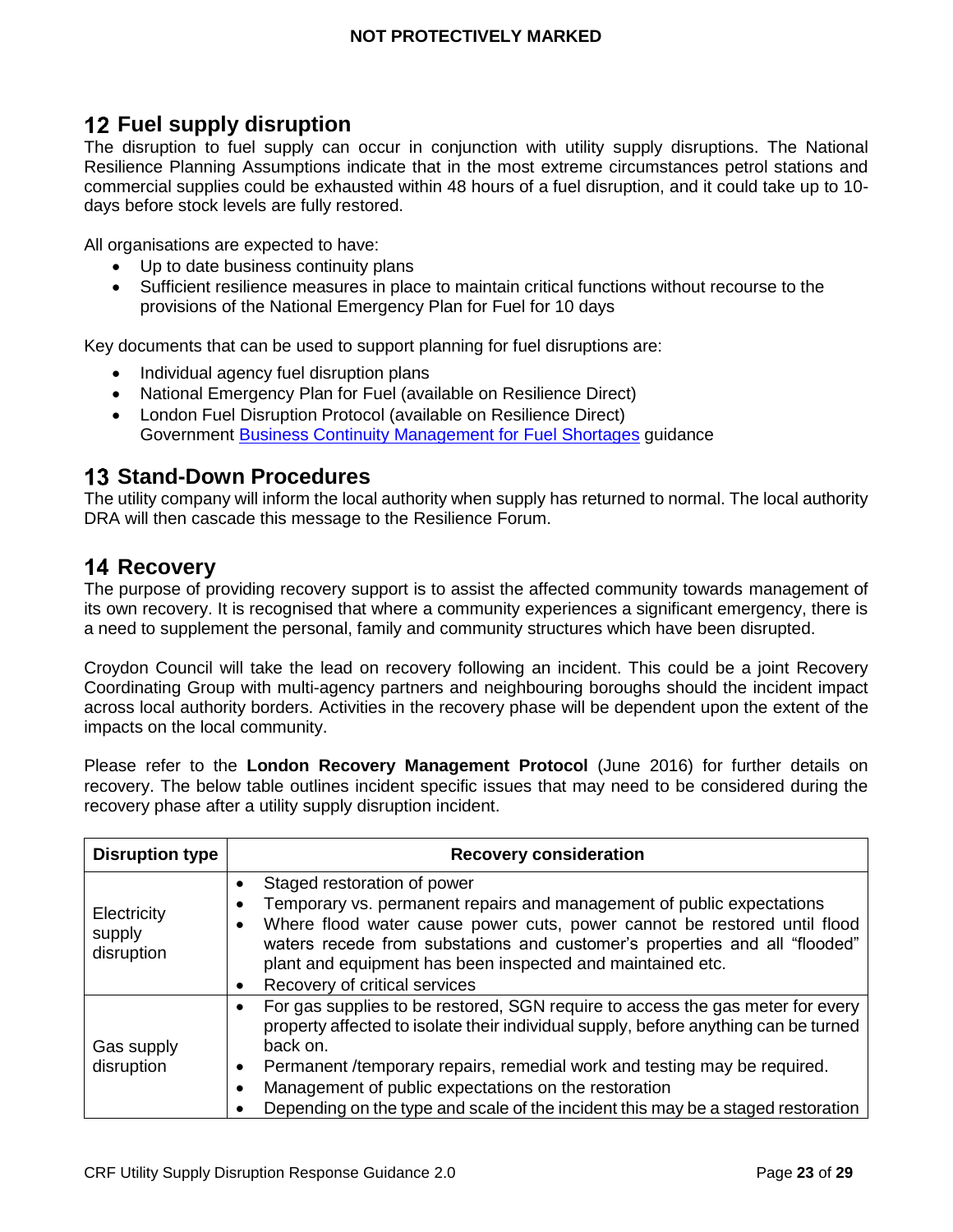| <b>Disruption type</b>     | <b>Recovery consideration</b>                                                                                                                                                                                                                                                                                                                                                                                                                                                                                  |  |  |
|----------------------------|----------------------------------------------------------------------------------------------------------------------------------------------------------------------------------------------------------------------------------------------------------------------------------------------------------------------------------------------------------------------------------------------------------------------------------------------------------------------------------------------------------------|--|--|
|                            | Wherever possible, vulnerable customers are prioritised to have their supply<br>restored first.                                                                                                                                                                                                                                                                                                                                                                                                                |  |  |
| Water supply<br>disruption | The need for a staged restoration of piped water supplies and associated<br>management of public expectations<br>Water quality sampling and analysis<br>Removal of any advised restrictions on use<br>Management of adverse impacts (if any) on the wastewater service<br>Increased recycling collections following the use of bottled water<br>Public reassurance - particularly following water contamination<br>Recovery of critical services.<br>Communications – the delivery of the 'all clear' message. |  |  |
| All                        | Longer term impact to health and wellbeing of individuals.                                                                                                                                                                                                                                                                                                                                                                                                                                                     |  |  |

# <span id="page-23-1"></span><span id="page-23-0"></span>**Plan Maintenance Procedures**

#### **15.1 Validation**

This guidance should be tested via exercise or other appropriate testing event with relevant stakeholders. The following evidence is required to prove this validation:

- Post exercise report including actions, recommendations, and record of attendees.
- Incident reports (after a real plan activation).

## <span id="page-23-2"></span>**15.2 Training / Exercise**

- Once validated, training requirements (i.e. content, skills, frequency, etc.) should be identified and an appropriate training package designed.
- Training and exercises should be scheduled and conducted on a regular basis for all staff necessary to activate this guidance.
- This guidance can be exercised alongside other council and multi-agency plans.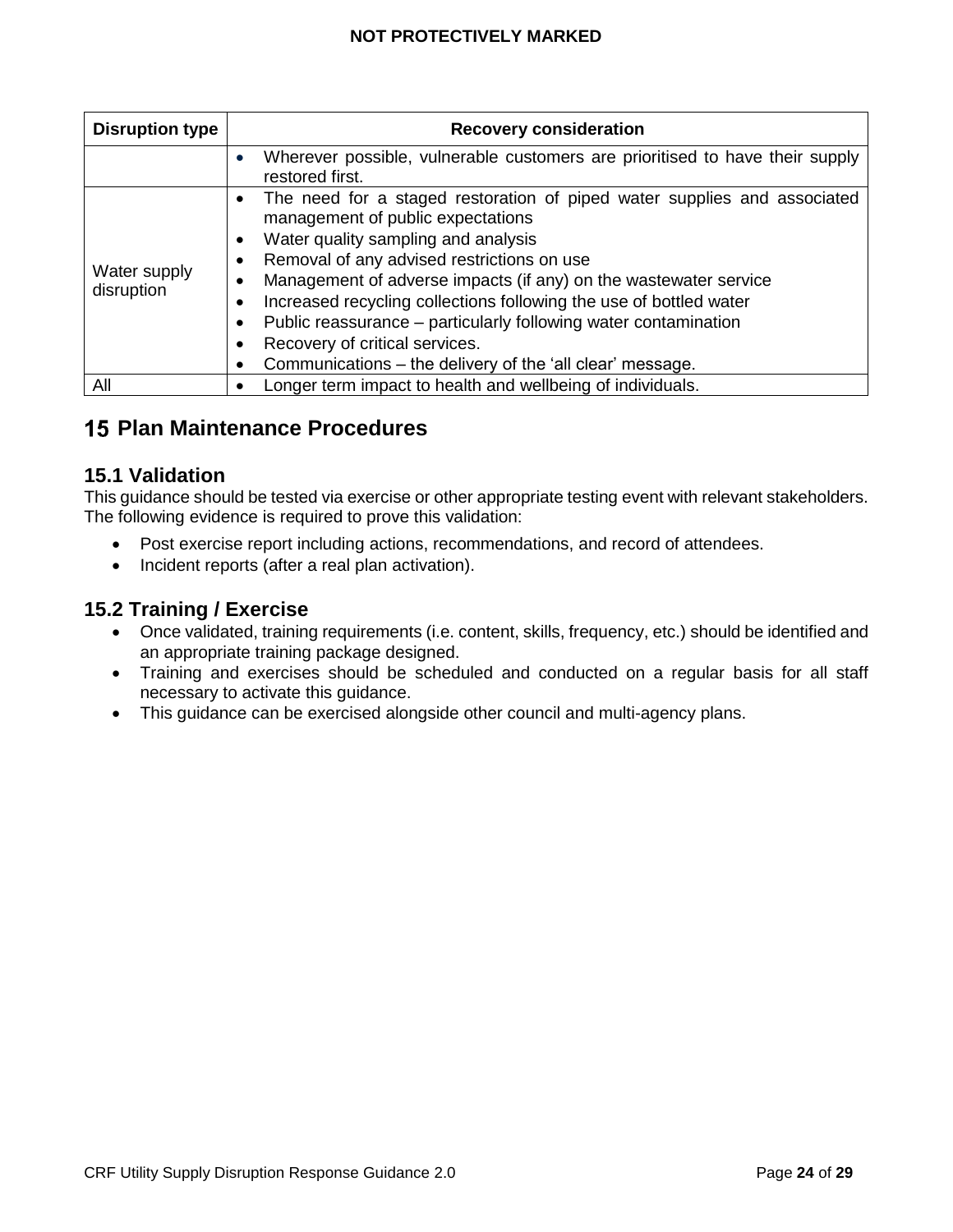# <span id="page-24-0"></span>**Annex A: Acronyms**

*The acronyms below relate to this plan. For more, see the lexicon of UK civil protection terminology [here.](https://www.gov.uk/government/publications/emergency-responder-interoperability-lexicon)* 

| Acronym          | <b>Definition</b>                           |
|------------------|---------------------------------------------|
| <b>BECC</b>      | <b>Borough Emergency Control Centre</b>     |
| <b>BRC</b>       | <b>British Red Cross</b>                    |
| <b>CCG</b>       | <b>Croydon Clinical Commissioning Group</b> |
| <b>CHS</b>       | <b>Croydon Health Services NHS Trust</b>    |
| <b>CRF</b>       | Croydon Resilience Forum                    |
| <b>DRA</b>       | (Croydon Council) Duty Resilience Advisor   |
| LA               | <b>Local Authority</b>                      |
| <b>LALO</b>      | Local Authority Liaison Officer             |
| <b>LBC</b>       | London Borough of Croydon                   |
| <b>LFB</b>       | London Fire Brigade                         |
| <b>LESLP</b>     | London Emergency Services Liaison Panel     |
| <b>RT</b>        | (Croydon Council) Resilience Team           |
| <b>PHE</b>       | <b>Public Health England</b>                |
| <b>SES Water</b> | Sutton and East Surrey Water                |
| <b>SGN</b>       | <b>Southern Gas Networks</b>                |
| <b>UKPN</b>      | <b>UK Power Networks</b>                    |

# <span id="page-24-1"></span>**Annex B: Utility Contact Information**

**This information has been redacted.**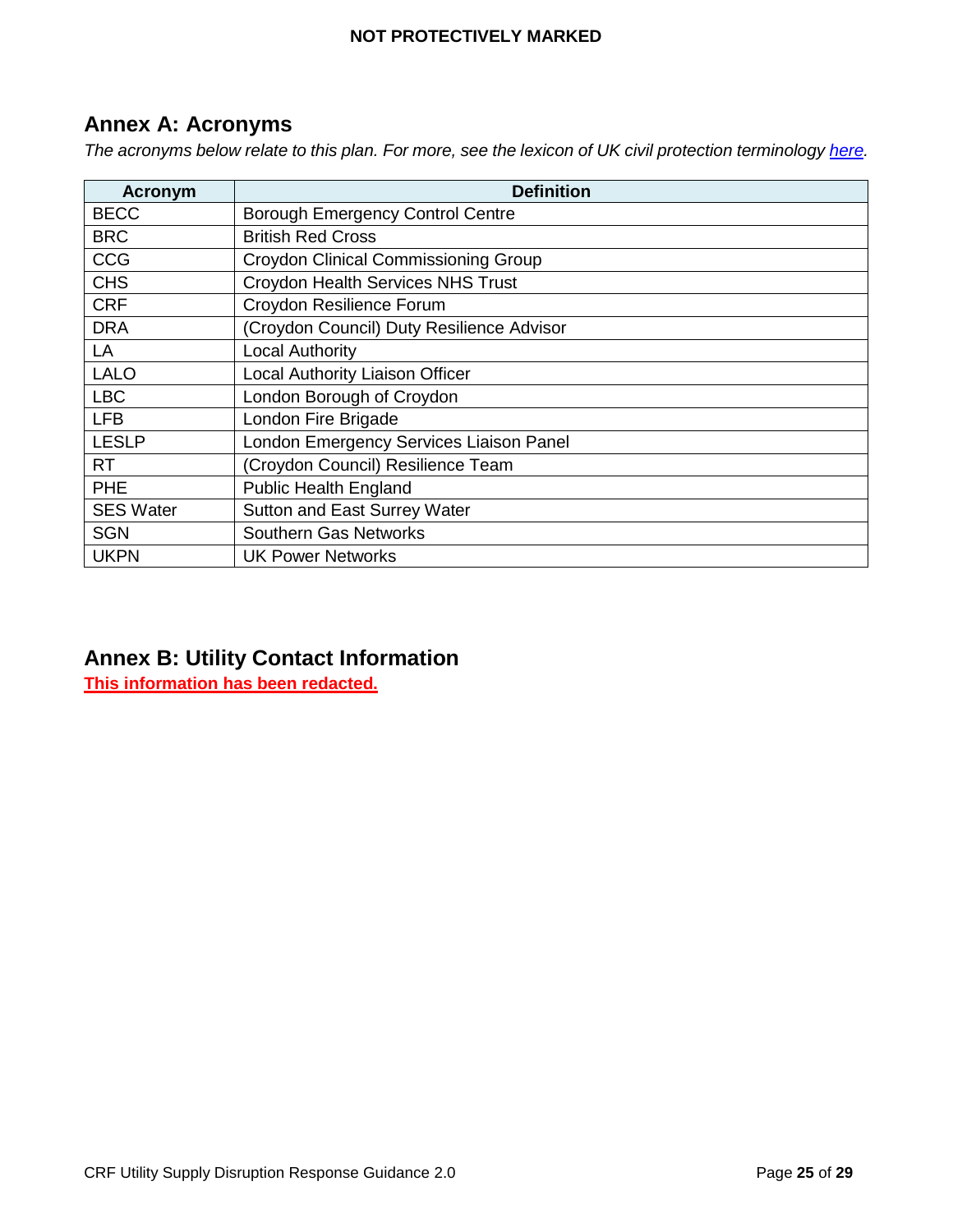# **Annex C: British Red Cross and UK Power Networks criteria for attending a scene**

<span id="page-25-0"></span>**This information has been redacted.**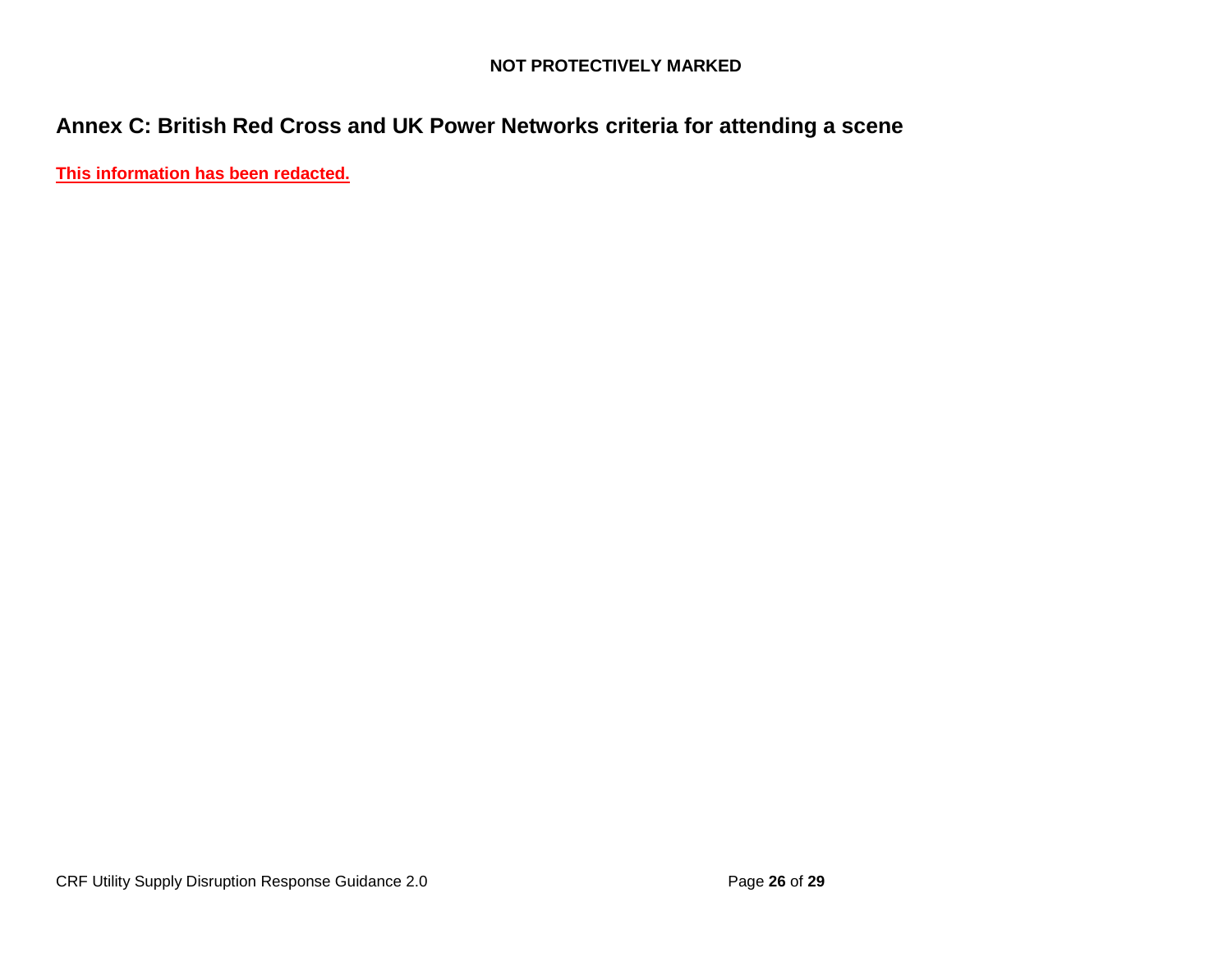<span id="page-26-0"></span>**Annex D: Croydon's Hub Distribution Model Framework This information has been redacted.**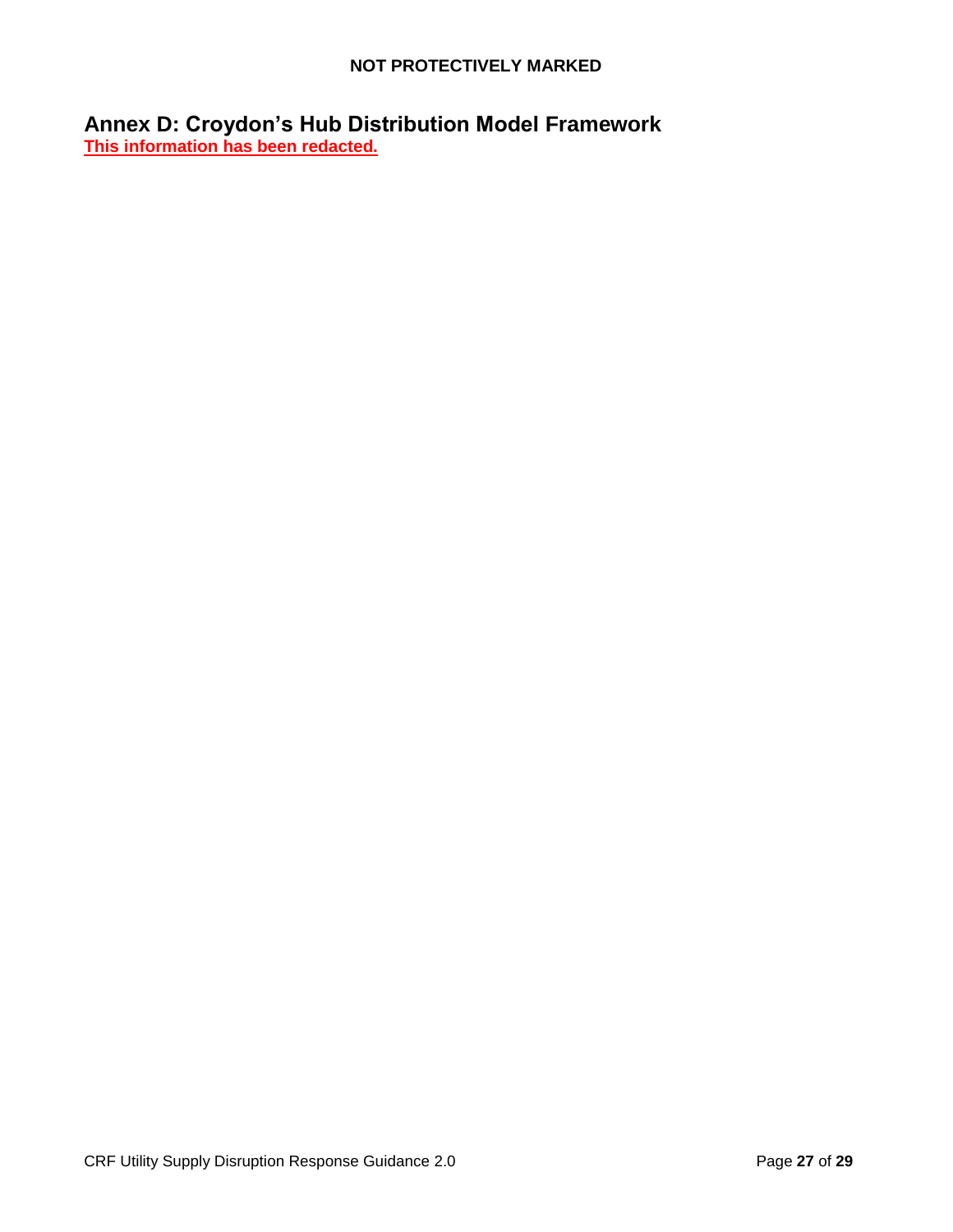# <span id="page-27-0"></span>**Annex E: Template to Calculate Resources needed for Water Distribution**

**This information has been redacted.**